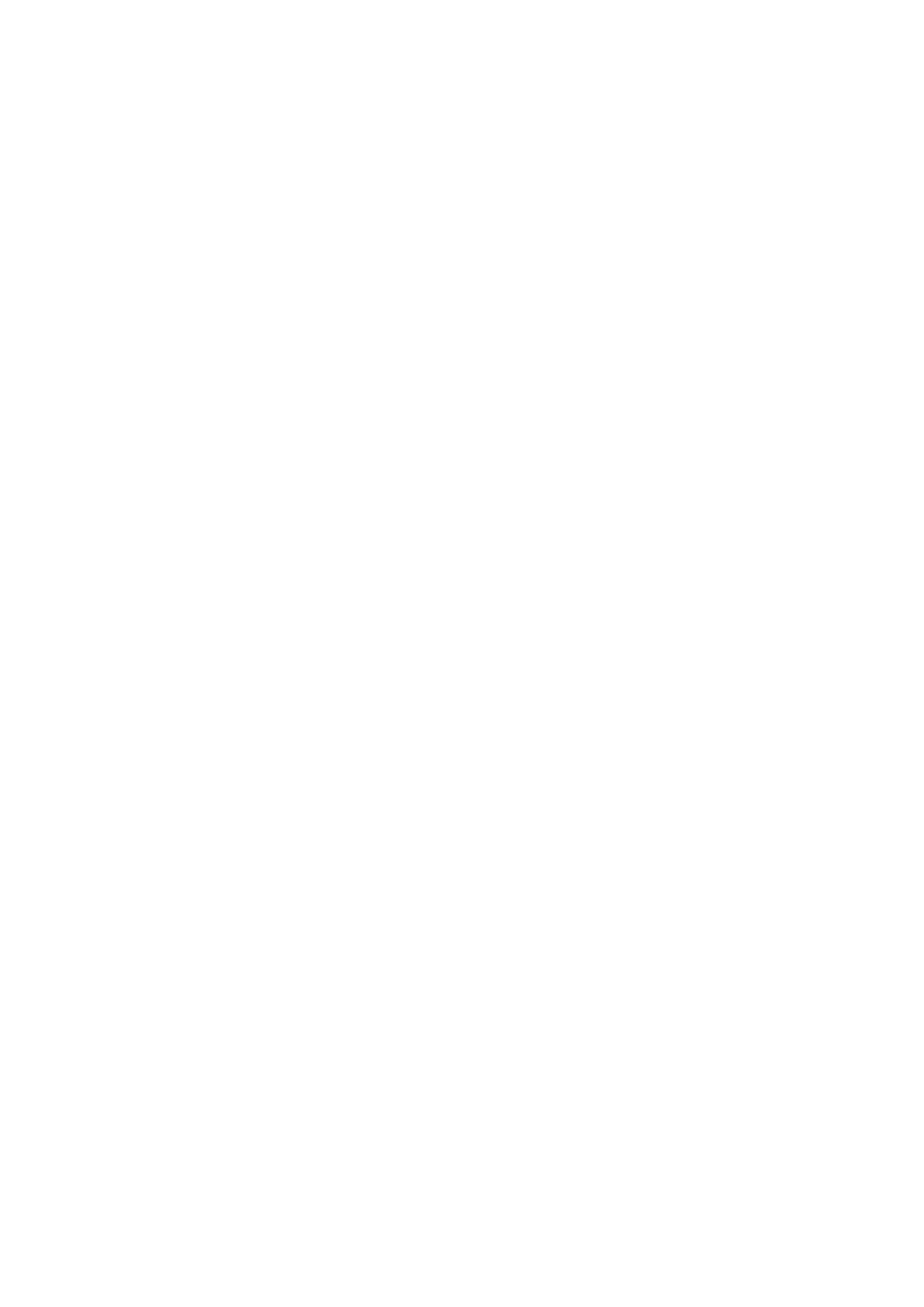#### **ATLAS THIN-COAT RENDERS BASED ON ORGANIC BINDERS**

#### Issuance date: 10.03.2014 Validity date: 10.03.2019

#### **EPD PROGRAM OPERATOR**

BUILDING RESEARCH INSTITUTE 00-611 Warsaw, ul. Filtrowa 1 www.itb.pl

#### **MANUFACTURER:**

ATLAS spółka z o.o. 91-222 Łódź, ul. Św. Teresy 105, Poland atlas@atlas.com.pl www.atlas.com.pl

#### Manufacturing sites information

Zakład Produkcyjny PIOTRKÓW TRYBUNALSKI, 97-300 Piotrków Trybunalski, ul. Wronia 61/63, Poland

Zakład Produkcyjny BYDGOSZCZ, 85-758 Bydgoszcz, ul. Przemysłowa 32,, Poland

Zakład Produkcyjny DĄBROWA GÓRNICZA, 41-306 Dąbrowa Górnicza, ul. Roździeńskiego 2, Poland

> Zakład Produkcyjny SUWAŁKI, 16-400 Suwałki, Dubowo II nr 33, Poland

Wytwórnia Klejów i Zapraw Budowlanych S.A. 95-100 Zgierz, ul. Szczawińska 52A, Poland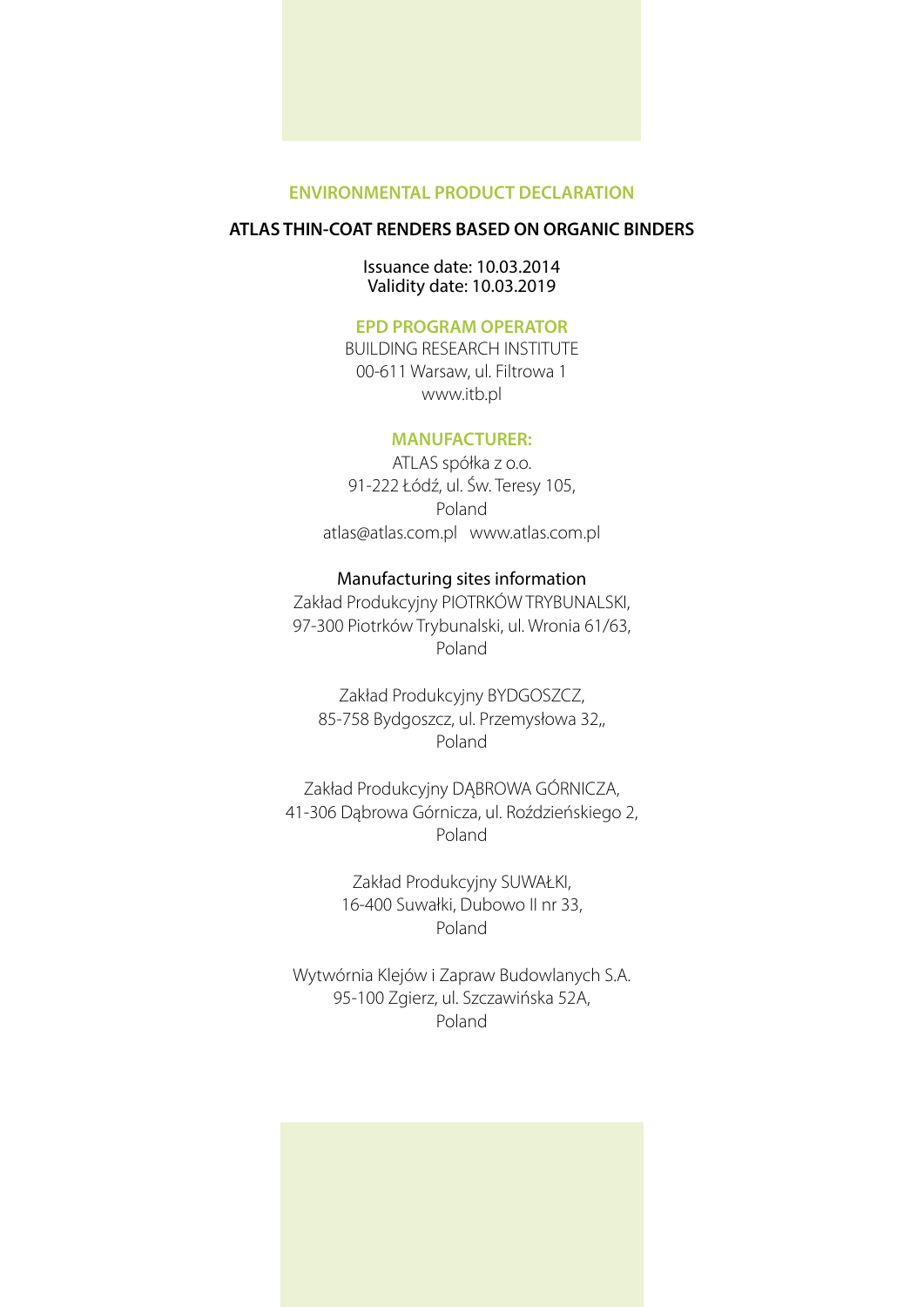#### **ATLAS THIN-COAT RENDERS BASED ON ORGANIC BINDERS**

**in accordance with ISO 14025:2010 and EN 15804:2012**

#### 1. BASIC INFORMATION

This declaration is the type III Environmental Product Declaration (EPD) based on EN 15804:2012 and verified according to ISO 14025. It contains information about the impact of declared construction materials on environment and their aspects verified by the independent Advisory Board according to ISO 14025. Basically, a comparison or evaluation of EPD data is possible only if all the compared data were created according to EN 15804:2012 (see point 5.3 of the norm).

Life cycle: A1-A3 modules in accordance with EN 15804 (Cradle to Gate)

The year of preparing the characteristic: 2014 Issuance date: 10.03. 2014 Validation date: 01.03.2014 Validity date: 10.03.2019 Declared durability: 50 years

#### 2. LIFE CYCLE ASSESSMENT (LCA)

#### Declared unit

The declaration refers to 1 kg. System limits

The life cycle analysis of the examined products covers A1-A3 modules (Cradle to Gate) in accordance with EN 15804:2012. Its include production, including raw materials extraction and energy provision up to the finished, packed product at the factory gate. Processes whose total contribution to the final result, according to mass looked at, is less than 0.5 % was ignored.

#### Data collection period

The data for manufacture of the examined products refer to the year 2012. The life cycle assessments were prepared for Poland as reference area.

#### Data quality

The values determined to calculate the LCA originate from verified Atlas inventory data.

#### Assumptions and estimates

The impacts of the representative ATLAS products were ag- gregated using weighted average. Impacts for each product and factory were inventoried and calculated separately.

#### Databases

The data for the processes come from the following databases: Ecoinvent, EMPA, Ullmann's, Plastic-Europe, ITB-Data, SPC.

#### 3. PRODUCT INFORMATION

This environmental product declaration covers factory manufactured renders with organic binders according to EN 15824:2010, paste-form mixtures of one or more water-based polymer dispersions, possibly combined with silicon- or silicate-based binders, water, mineral aggregate, pigments and additives.

This environmental product declaration is valid for the following renders: Acrylic render ATLAS CERMIT Silicate render ATLAS SILKAT Silicone render ATLAS SILKON Acrylic render TYNK AKRYLOWY ATLAS Acrylic render ATLAS DEKO M/DEKO DIM Silicone-silicate render TYNK SILIKONOWO-SILIKATOWY ATLAS Silicone render TYNK SILIKONOWY ATLAS Acrylic-silicone render TYNK AKRYLOWO-SILIKONOWY ATLAS



and for the following key coats: ATLAS CERPLAST ATLAS SILKAT ASX ATLAS SILKON ANX

Renders and key coats must be applied together in accordance with the following table

| Layer              | Variety No. 1                                                                                                | Variety No. 2                | Variety No. 3                                                 | Variety No. 4                                                                                                        |
|--------------------|--------------------------------------------------------------------------------------------------------------|------------------------------|---------------------------------------------------------------|----------------------------------------------------------------------------------------------------------------------|
| Key<br>coats       | <b>ATLAS</b><br><b>CERPI AST</b>                                                                             | ATI AS SII KAT<br><b>ASX</b> | <b>ATLAS SILKON CERPLAST or</b><br>ANX                        | ATLAS<br>ATI AS SII KON<br><b>ANX</b>                                                                                |
| Finishing<br>coats | <b>ATLAS CERMIT</b><br>acryl or ATLAS<br>DFKO M/<br><b>DEKO DIM</b><br>or TYNK<br><b>AKRYI OWY</b><br>ATI AS | <b>ATLAS SILKAT</b>          | <b>ATLAS SILKON</b><br>or TYNK<br><b>SILIKONOWY</b><br>ATI AS | <b>TYNK</b><br>SILIKONOWO-<br><b>SILIKATOWY</b><br><b>ATLAS or TYNK</b><br>AKRYLOWO-<br><b>SII IKONOWY</b><br>ATI AS |

#### 4. PRODUCT DESCRIPTION

ATLAS CERMIT acryl is factory-manufactured thin-coat render, paste form mixtures made of water-based polymer dispersion, water, lime powder, aggregate, pigments and additives. It enables a decorative surface with spotted or rustic texture. For indoor and outdoor applications. Recommend as façade plaster with the application of EPS boards and XPS boards. Recommended for façades exposed to damage and soiling – owing to the high mechanical resistance, it is an ideal render for walls at schools, workshops, stores, backup buildings, situated close to roads, factories.

ATLAS SILKAT is factory-manufactured thin-coat render, paste form mixtures made of water-glass dispersion, water, limestone, lime powder, aggregate, pigments and additives. It enables a decorative surface with spotted or rustic texture. For indoor and outdoor applications. Recommend as façade plaster with the application of EPS boards, XPS boards or mineral wool boards. Recommended for façades requiring free water vapour permeability – due to its very high vapour permeability it is a perfect render for walls of cellular concrete, walls in old buildings, walls of swimming pools, etc.

ATLAS SILKON is factory-manufactured thin-coat render, paste form mixtures made of organosilicon resin, water, aggregate, pigments and additives. It enables a decorative surface with spotted or rustic texture. For indoor and outdoor applications. Recommend as façade plaster with the application of EPS boards, XPS boards or mineral wool boards.

ATLAS DEKO M/DEKO DIM is manufactured on the basis of acrylic resin with the addition of coloured quartz aggregate (DEKO M) or natural aggregate (DEKO DIM). Constitutes light and durable render of increased resistance to washing, cleaning and abrasion – ideal for plinths, fences, resistance walls, columns - it is extremely resistant to damages resulting from atmospheric conditions and washing the surface. Recommended for surfaces exposed to high thermal and operation loads – owing to its high elasticity, perfectly compensates strain resulting from different heat expansion of the layers beneath, caused, e.g., by long exposition to sunlight. For indoor and outdoor applications. Recommend as

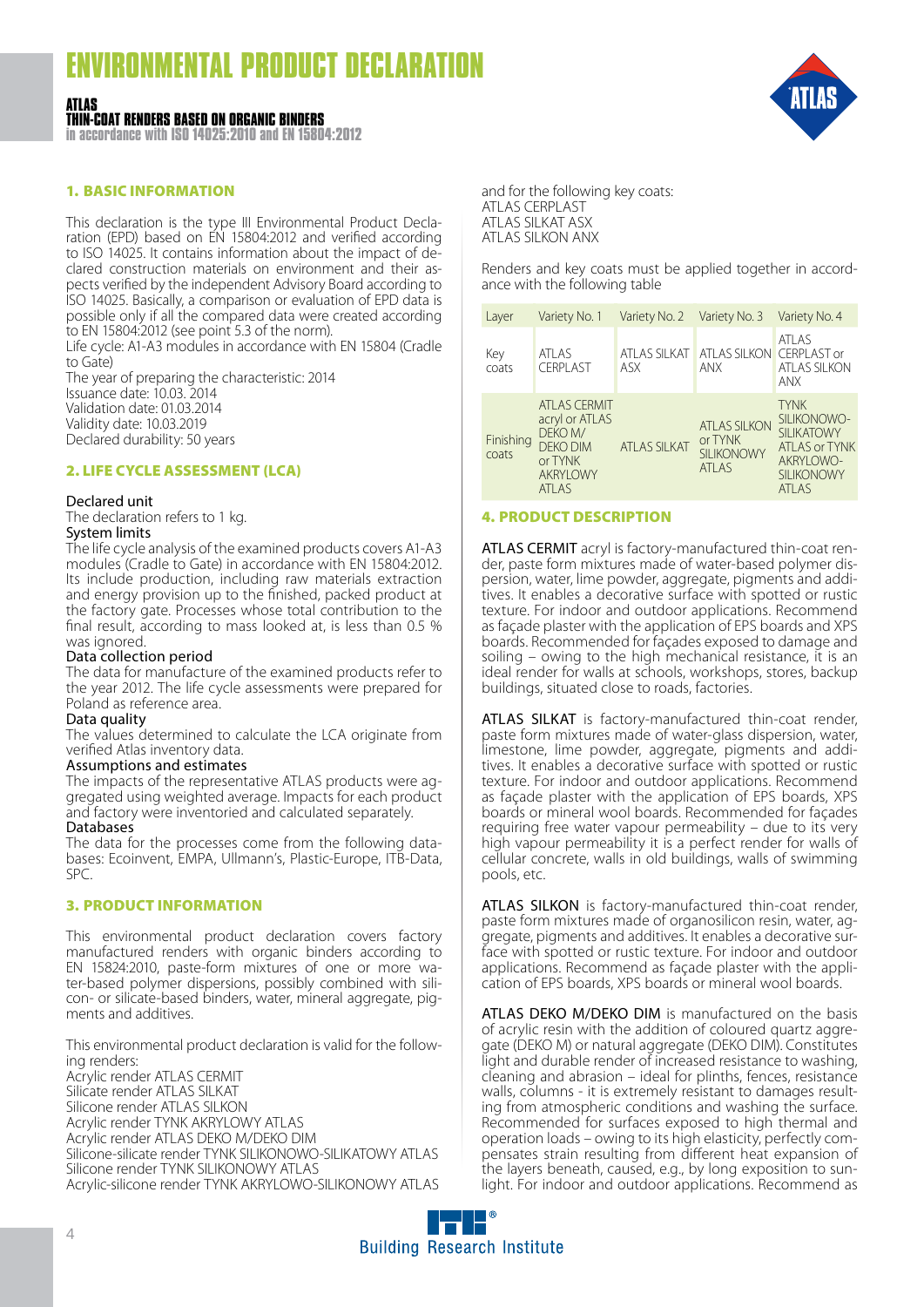#### **ATLAS THIN-COAT RENDERS BASED ON ORGANIC BINDERS**

**in accordance with ISO 14025:2010 and EN 15804:2012**



façade plaster with the application of EPS boards

TYNK AKRYLOWY ATLAS is factory-manufactured thincoat render, paste form mixtures made of water-based polymer dispersion, water, limestone, lime powder, aggregate, pigments and additives. It enables a decorative surface with spotted texture. For indoor and outdoor applications. Recommend as façade plaster with the application of EPS boards and XPS boards.

TYNK SILIKONOWY ATLAS is factory-manufactured thincoat render, paste form mixtures made of organosilicon resin, water, aggregate, pigments and additives. It enables a decorative surface with spotted texture. For indoor and outdoor applications. Recommend as façade plaster with the application of EPS boards, XPS boards or mineral wool boards.

TYNK AKRYLOWO-SILIKONOWY ATLAS is factory-manufactured, paste form mixtures made of water-based polymer dispersion combined with silicone-based binder, water, limestone, lime powder, aggregate, pigments and additives. It enables a decorative surface with spotted texture. For indoor and outdoor applications. Recommend as façade plaster with the application of EPS boards.

TYNK SILIKONOWO-SILIKATOWY is factory-manufactured, paste form mixtures made of silicon resin combined with silicate-based binder, water, limestone, lime powder, aggregate, pigments and additives. It enables a decorative surface with spotted texture. For indoor and outdoor applications. Recommend as façade plaster with the application of EPS boards.

ATLAS CERPLAST is manufactured on the basis of acrylic resin and quartz powder. For indoor and outdoor applications. It is ready-to-use priming mass designed for priming substrates before the application following renders: ATLAS CERMIT ACRYL TYNK AKRYLOWY ATLAS TYNK AKRYLOWO-SILIKONOWY ATLAS TYNK MOZAIKOWY ATLAS DEKO M/DEKO DIM

ATLAS SILKAT ASX is manufactured on the basis of glass - water and quartz sand. It is ready-to-use priming mass designed for priming substrates before the application ATLAS SILKAT (silicate render).

ATLAS SILKON ANX is manufactured on the basis of organosilicon resin and quartz sand. It is ready-to-use priming mass designed for priming substrates before the application following renders: ATLAS SILKON

TYNK SILIKONOWO-SILIKATOWY ATLAS TYNK SILIKONOWY ATLAS

#### USE

Thin-coat renders can be applied directly on base coat of thermal insulation systems, but they can be applied also on traditional plaster (cementitious and cementitious-lime) and concrete.

The outer layer of the system may be a thin-coat render solely or a thin coat render coated with a façade paint (optionally). Priming is necessary before applying the renders independently of the base type.

#### FUNCTION

The function of thin-coat textured renders is to protect the external wall against the adverse effects of atmospheric conditions and decorate the façades.

Application of key coats before application of renders have three functions: to make renders application easier, to improve its adhesion to the substrate and to constitutes a chemical barrier between the substrate and the render, limiting their interaction - limits colour penetration from the substrate and occurrence of stains on the surface of the render.

#### 5. PRODUCT TECHNICAL DATA

Acrylic render ATLAS CERMIT

| Trade name                                          | ATI AS CERMIT                                                                                 |
|-----------------------------------------------------|-----------------------------------------------------------------------------------------------|
| Description                                         | ready to use paste                                                                            |
| Color                                               | 655 colours (according to ATLAS<br>RICH COLOUR PALETTE)                                       |
| Thickness options, up to:                           | $1.5; 2.0$ mm                                                                                 |
| Density                                             | 1.9 kg/dm <sup>3</sup>                                                                        |
| Reaction to fire – class                            | A2 s1, d0                                                                                     |
| Water vapour permeability                           | $15 < V$ , $\leq 150$ g/m <sup>2</sup> d                                                      |
| Water absorption                                    | $0.1 < W_2 \le 0.5$ kg/m <sup>2</sup> h <sup>0,5</sup>                                        |
| Adhesion                                            | $> 0.35$ MPa                                                                                  |
| Thermal conductivity<br>coefficient (tabular value) | 0.76 W/mK $(\lambda_{10. div})$                                                               |
| Coverage                                            | ca. $2.5 - 4.5$ kg/m <sup>2</sup> (regulated<br>by particle size)                             |
| Dangerous substance                                 | see MSDS                                                                                      |
| Technical requirements                              | AT-15-9090/2014 as element<br>of thermal insulation system<br>EN 15824:2010 as single product |

#### Silicate render ATLAS SILKAT

| Trade name                                          | ATI AS SILKAT                                                                                 |
|-----------------------------------------------------|-----------------------------------------------------------------------------------------------|
| Description                                         | ready to use paste                                                                            |
| Color                                               | 352 colours (according to ATLAS<br>RICH COLOUR PALETTE)                                       |
| Thickness options, up to:                           | $1.5; 2.0$ mm                                                                                 |
| Density                                             | 1.9 kg/dm <sup>3</sup>                                                                        |
| Coverage                                            | ca. $2.5 - 3.0$ kg/m <sup>2</sup> (regulated by<br>particle size)                             |
| Reaction to fire – class                            | A <sub>2</sub> s <sub>1</sub> , d <sub>0</sub>                                                |
| Water vapour permeability                           | $15 < V_2 \le 150$ g/m <sup>2</sup> d                                                         |
| Water absorption                                    | $0.1 < W_2 \le 0.5$ kg/m <sup>2</sup> h <sup>0,5</sup>                                        |
| Adhesion                                            | $\geq$ 0.35 MPa                                                                               |
| Thermal conductivity<br>coefficient (tabular value) | 0.76 W/mK $(\lambda_{10. div})$                                                               |
| Dangerous substance                                 | see MSDS                                                                                      |
| Technical requirements                              | AT-15-9090/2014 as element of<br>thermal insulation system<br>EN 15824:2010 as single product |

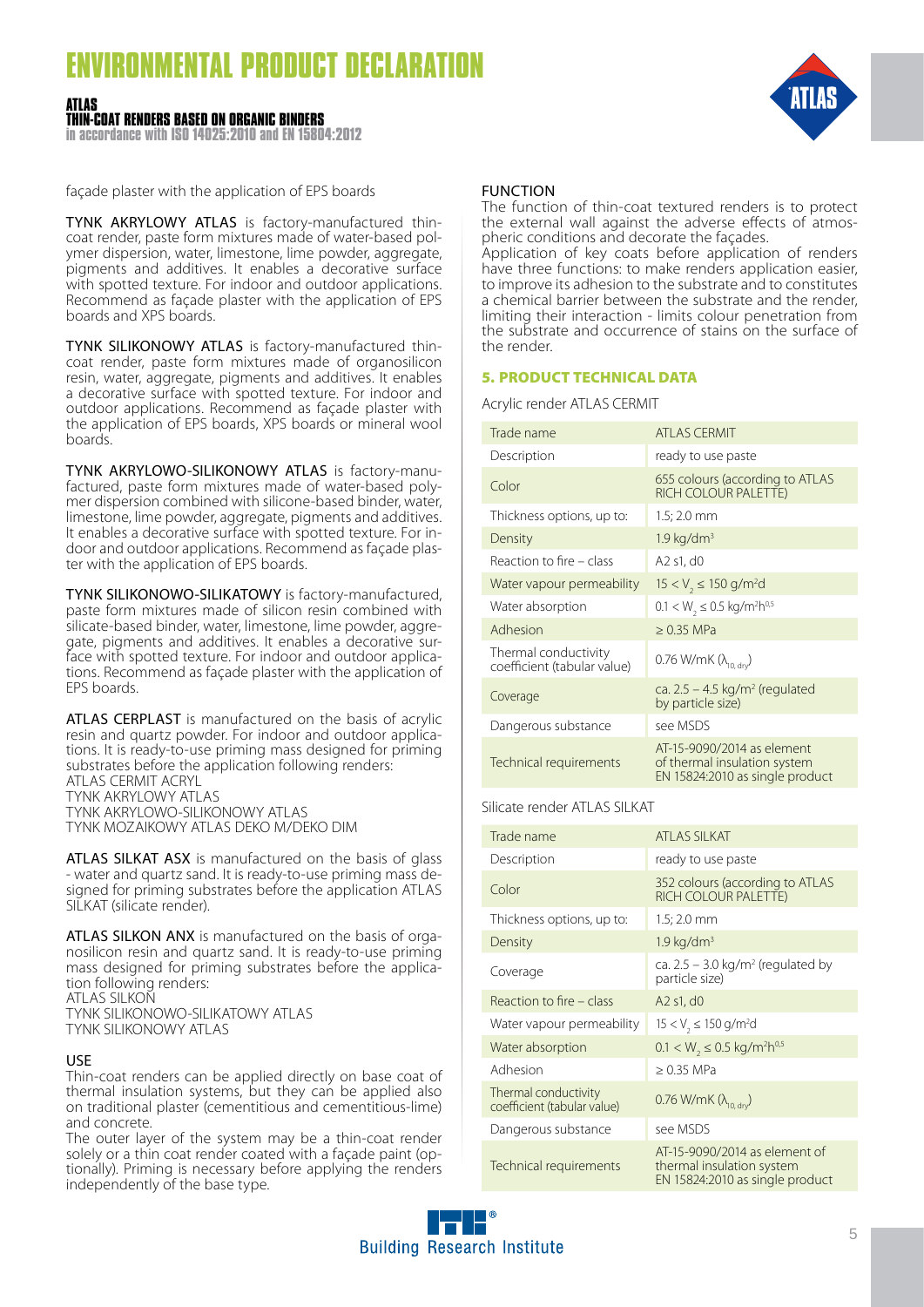#### **ATLAS THIN-COAT RENDERS BASED ON ORGANIC BINDERS**

**in accordance with ISO 14025:2010 and EN 15804:2012**



Silicone render ATLAS SILKON

| Trade name                                          | <b>ATLAS SILKON</b>                                                                           |
|-----------------------------------------------------|-----------------------------------------------------------------------------------------------|
| Description                                         | ready to use paste                                                                            |
| Color                                               | 655 colours (according to ATLAS<br><b>RICH COLOUR PALETTE)</b>                                |
| Thickness options, up to:                           | $1.5; 2.0$ mm                                                                                 |
| Density                                             | $1.9 \text{ kg/dm}^3$                                                                         |
| Coverage                                            | ca. $2.5 - 3.0$ kg/m <sup>2</sup> (regulated by<br>particle size)                             |
| Reaction to fire – class                            | A <sub>2</sub> s <sub>1</sub> , d <sub>0</sub>                                                |
| Water vapour permeability                           | $15 < V_1 \le 150$ g/m <sup>2</sup> d                                                         |
| Water absorption                                    | $0.1 < W_2 \le 0.5$ kg/m <sup>2</sup> h <sup>0,5</sup>                                        |
| Adhesion                                            | $> 0.35$ MPa                                                                                  |
| Thermal conductivity<br>coefficient (tabular value) | 0.76 W/mK $(\lambda_{\text{no. div}})$                                                        |
| Dangerous substance                                 | see MSDS                                                                                      |
| Technical requirements                              | AT-15-9090/2014 as element<br>of thermal insulation system<br>EN 15824:2010 as single product |

#### Acrylic render TYNK AKRYLOWY ATLAS

| Trade name                                          | <b>TYNK AKRYI OWY ATI AS</b>                                                                  |
|-----------------------------------------------------|-----------------------------------------------------------------------------------------------|
| Description                                         | ready to use paste                                                                            |
| Color                                               | 400 colours (see the new ATLAS<br><b>COLOUR PALETTE)</b>                                      |
| Thickness options, up to:                           | $1.5 \text{ mm}$                                                                              |
| Density                                             | $1.9 \text{ kg/dm}^3$                                                                         |
| Coverage                                            | ca. 2.5 kg/m <sup>2</sup>                                                                     |
| Reaction to fire - class                            | A2 s1, d0                                                                                     |
| Water vapour permeability                           | $15 < V$ , $\leq 150$ g/m <sup>2</sup> d                                                      |
| Water absorption                                    | $0.1 < W_2 \le 0.5$ kg/m <sup>2</sup> h <sup>0,5</sup>                                        |
| Adhesion                                            | $> 0.35$ MPa                                                                                  |
| Thermal conductivity<br>coefficient (tabular value) | 0.67 W/mK $(\lambda_{10. drv})$                                                               |
| Dangerous substance                                 | see MSDS                                                                                      |
| Technical requirements                              | AT-15-9090/2014 as element<br>of thermal insulation system<br>EN 15824:2010 as single product |

#### Silicone-silicate render TYNK SILIKONOWO-SILIKATOWY ATLAS

| <b>TYNK SILIKONOWO-SILIKATOWY</b>                                                             |
|-----------------------------------------------------------------------------------------------|
| ATI AS                                                                                        |
| ready to use paste                                                                            |
| 400 colours *) (see the new ATLAS<br><b>COLOUR PALETTE)</b>                                   |
| $1.5 \text{ mm}$                                                                              |
| $1.9$ kg/dm <sup>3</sup>                                                                      |
| ca. 2.5 kg/m <sup>2</sup>                                                                     |
| A2 s1, d0                                                                                     |
| $15 < V$ , $\leq 150$ g/m <sup>2</sup> d                                                      |
| $0.1 < W_2 \le 0.5$ kg/m <sup>2</sup> h <sup>0,5</sup>                                        |
| $> 0.35$ MPa                                                                                  |
| 0.67 W/mK $(\lambda_{10. drv})$                                                               |
| see MSDS                                                                                      |
| AT-15-9090/2014 as element<br>of thermal insulation system<br>EN 15824:2010 as single product |
|                                                                                               |

#### Silicone render TYNK SILIKONOWY ATLAS

| Trade name                                          | <b>TYNK SILIKONOWY ATLAS</b>                                                                  |
|-----------------------------------------------------|-----------------------------------------------------------------------------------------------|
| Description                                         | ready to use paste                                                                            |
| Color                                               | 400 colours *) (see the new ATLAS<br><b>COLOUR PALETTE)</b>                                   |
| Thickness options, up to:                           | $1.5 \text{ mm}$                                                                              |
| Density                                             | $1.9 \text{ kg/dm}^3$                                                                         |
| Coverage                                            | ca. 2.5 kg/m <sup>2</sup>                                                                     |
| Reaction to fire – class                            | A2 s1, d0                                                                                     |
| Water vapour permeability                           | $15 < V_1 \le 150$ g/m <sup>2</sup> d                                                         |
| Water absorption                                    | $0.1 < W_2 \le 0.5$ kg/m <sup>2</sup> h <sup>0,5</sup>                                        |
| Adhesion                                            | $\geq 0.35$ MPa                                                                               |
| Thermal conductivity<br>coefficient (tabular value) | 0.67 W/mK $(\lambda_{10\text{ div}})$                                                         |
| Dangerous substance                                 | see MSDS                                                                                      |
| Technical requirements                              | AT-15-9090/2014 as element<br>of thermal insulation system<br>EN 15824:2010 as single product |

Acrylic-silicone render TYNK AKRYLOWO-SILIKONOWY ATLAS

| Trade name                                          | <b>TYNK AKRYLOWO-SILIKONOWY</b><br>ATI AS                                                     |
|-----------------------------------------------------|-----------------------------------------------------------------------------------------------|
| Description                                         | ready to use paste                                                                            |
| Color                                               | 400 colours *) (see the new ATLAS<br><b>COLOUR PALETTE)</b>                                   |
| Thickness options, up to:                           | $1.5 \text{ mm}$                                                                              |
| Density                                             | $1.9 \text{ kg/dm}^3$                                                                         |
| Coverage                                            | ca. 2.5 kg/m <sup>2</sup>                                                                     |
| Reaction to fire – class                            | A2 s1, d0                                                                                     |
| Water vapour permeability                           | $15 < V$ , $\leq 150$ g/m <sup>2</sup> d                                                      |
| Water absorption                                    | $0.1 < W_1 \le 0.5$ kg/m <sup>2</sup> h <sup>0,5</sup>                                        |
| Adhesion                                            | $> 0.35$ MPa                                                                                  |
| Thermal conductivity<br>coefficient (tabular value) | 0.76 W/mK $(\lambda_{10. div})$                                                               |
| Dangerous substance                                 | see MSDS                                                                                      |
| Technical requirements                              | AT-15-9090/2014 as element<br>of thermal insulation system<br>EN 15824:2010 as single product |

#### Acrylic decorative mosaic render ATLAS DEKO M / DEKO DIM

| Trade name                                                                           | ATLAS DEKO M/DEKO DIM                                                                         |
|--------------------------------------------------------------------------------------|-----------------------------------------------------------------------------------------------|
|                                                                                      |                                                                                               |
| Description                                                                          | ready to use paste                                                                            |
| Color                                                                                | 60 colours (see the new ATLAS<br><b>COLOUR PALETTE)</b>                                       |
| Thickness options, up to:                                                            | $1.2; 2.0$ mm                                                                                 |
| Density                                                                              | $1.6 \text{ kg/dm}^3$                                                                         |
| Coverage                                                                             | ca. $3.0 - 5.5$ kg/m <sup>2</sup> (regulated by<br>particle size)                             |
| Reaction to fire – class<br>• for renders up to 2.0 mm<br>• for renders up to 1.2 mm | A <sub>2</sub> s <sub>1</sub> , d <sub>0</sub><br>B s1, d0                                    |
| Water vapour permeability                                                            | $15 < V$ , $\leq 150$ g/m <sup>2</sup> d                                                      |
| Water absorption                                                                     | $0.1 < W_2 \le 0.5$ kg/m <sup>2</sup> h <sup>0,5</sup>                                        |
| Adhesion                                                                             | $> 0.35$ MPa                                                                                  |
| Thermal conductivity<br>coefficient (tabular value)                                  | 0.76 W/mK $(\lambda_{10. div})$                                                               |
| Dangerous substance                                                                  | see MSDS                                                                                      |
| Technical requirements                                                               | AT-15-9090/2014 as element<br>of thermal insulation system<br>EN 15824:2010 as single product |

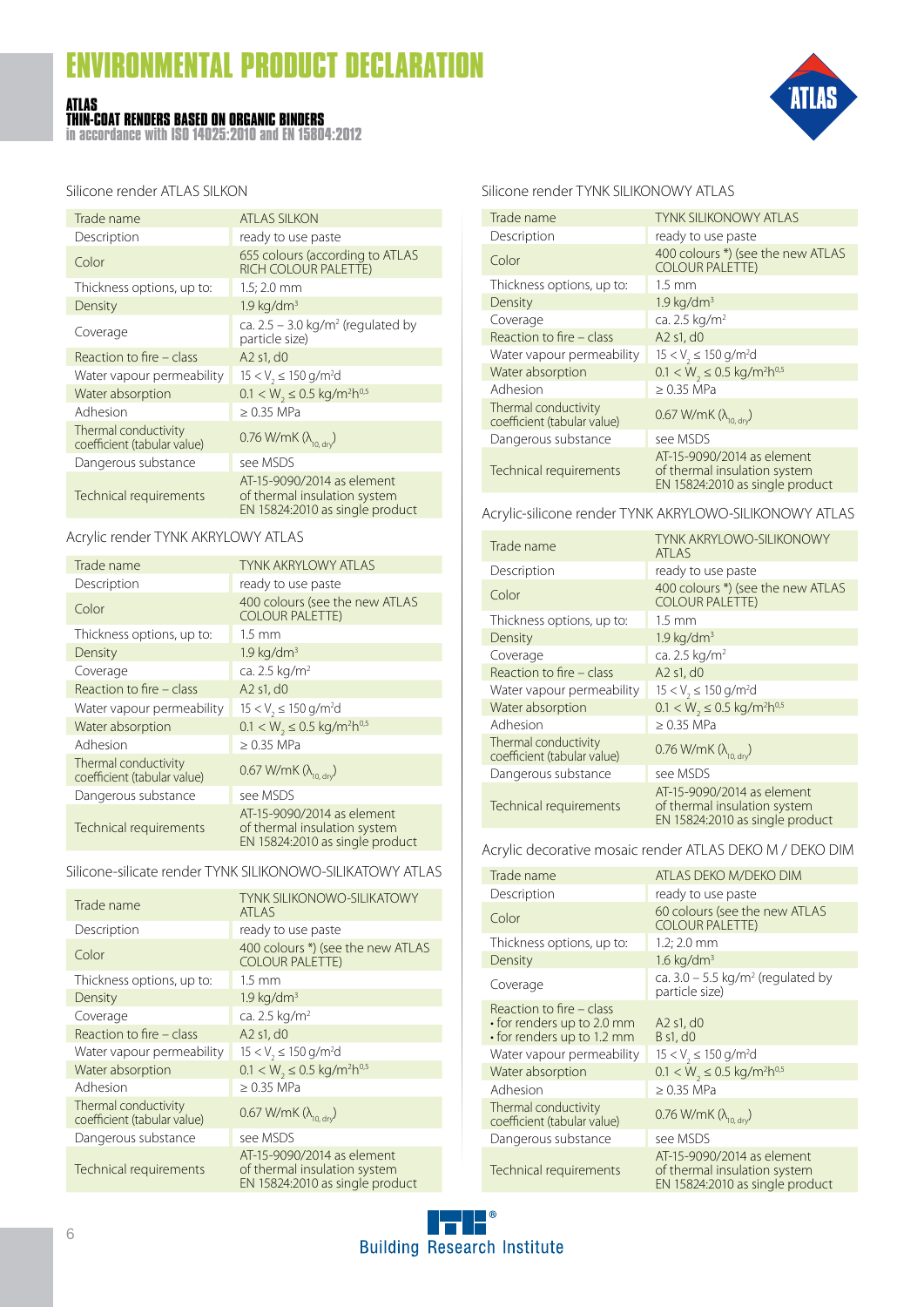#### **ATLAS THIN-COAT RENDERS BASED ON ORGANIC BINDERS**

**in accordance with ISO 14025:2010 and EN 15804:2012**



Priming mass Atlas CERPLAST

| Trade name             | <b>ATLAS CERPLAST</b>                                                              |
|------------------------|------------------------------------------------------------------------------------|
| Description            | ready-to-use liquid                                                                |
| Color                  | white (additionally available in<br>three colours (clinker, brown and<br>graphite) |
| Density                | $1.5 \text{ kg/dm}^3$                                                              |
| Adhesion to concrete   | $>1.0$ MPa                                                                         |
| Drying time            | $4 - 6h$                                                                           |
| Consumption            | $0.3 \text{ kg/m}^2$                                                               |
| Dangerous substance    | see MSDS                                                                           |
| Technical requirements | AT-15-9090/2014 as element<br>of thermal insulation system                         |

#### Priming mass Atlas SILKAT ASX

| Trade name             | ATI AS SILKAT ASX                                          |
|------------------------|------------------------------------------------------------|
| Description            | ready-to-use liquid                                        |
| Color                  | white                                                      |
| Density                | $1.5 \text{ kg/dm}^3$                                      |
| Adhesion to concrete   | $>1.0$ MPa                                                 |
| Drying time            | $4 - 6h$                                                   |
| Coverage               | $0.3 \text{ kg/m}^2$                                       |
| Dangerous substance    | see MSDS                                                   |
| Technical requirements | AT-15-9090/2014 as element<br>of thermal insulation system |

#### Priming mass Atlas SILKON ANX

| Trade name             | ATI AS SII KON ANX                                         |
|------------------------|------------------------------------------------------------|
| Description            | ready-to-use liquid                                        |
| Color                  | white                                                      |
| Density                | $1.5 \text{ kg/dm}^3$                                      |
| Adhesion to concrete   | $>1.0$ MPa                                                 |
| Drying time            | $4 - 6h$                                                   |
| Coverage               | $0.3 \text{ kg/m}^2$                                       |
| Dangerous substance    | see MSDS                                                   |
| Technical requirements | AT-15-9090/2014 as element<br>of thermal insulation system |

#### Placing on the market

For the placing on the market in the European Union the Regulation (EU) No 305/2011 applies. Renders need a Declaration of Performance taking into consideration the harmonized product standard EN 15824:2010.

#### 6. PRODUCT MANUFACTURE

#### Raw materials and energy

Table 1. Raw materials used to produce ATLAS acrylic renders

| <b>No</b>      | Name of<br>semi-finished<br>product or raw<br>material | total<br>used in<br>production<br>[Mq] | used on<br>product<br>[% / kg] | used on<br>product<br>[ $kg/m2$ ] |  |  |
|----------------|--------------------------------------------------------|----------------------------------------|--------------------------------|-----------------------------------|--|--|
| 1              | raw materials                                          | 1355                                   | 58.739                         | 1.9384                            |  |  |
| $\mathcal{P}$  | additives                                              | 558.9                                  | 24.228                         | 0.7995                            |  |  |
| 3              | rest components<br>$(< 0.5\%)$                         | 52.5                                   | 2.276                          | 0.075                             |  |  |
| $\overline{4}$ | pallet                                                 | 125.3                                  | 5.432                          | 0.1793                            |  |  |
| 5              | PF foil st                                             | 6.1                                    | 0.264                          | 0.0088                            |  |  |
| 6              | PF foil                                                | 0.7                                    | 0.030                          | 0.001                             |  |  |
| 7              | carton spacer                                          | 3.5                                    | 0.152                          | 0.005                             |  |  |
| 8              | bucket                                                 | 82.1                                   | 3.559                          | 0.1174                            |  |  |
| 9              | water                                                  | 122.7                                  | 5.319                          | 0.1755                            |  |  |

Table 2. Raw materials used to produce ATLAS silicate renders

| <b>No</b>      | Name of<br>semi-finished<br>product or raw<br>material | total<br>used in<br>production<br>[Mq] | used on<br>product<br>[% / kg] | used on<br>product<br>[ $kg/m2$ ] |  |  |
|----------------|--------------------------------------------------------|----------------------------------------|--------------------------------|-----------------------------------|--|--|
| 1              | raw materials                                          | 263                                    | 62.470                         | 2.063                             |  |  |
| $\mathfrak{D}$ | additives                                              | 84.7                                   | 20.119                         | 0.663                             |  |  |
| 3              | rest components<br>$(< 0.5\%)$                         | 11.8                                   | 2.803                          | 0.092                             |  |  |
| $\overline{4}$ | pallet                                                 | 21.9                                   | 5.202                          | 0.172                             |  |  |
| 5              | PF foil st                                             | 1.1                                    | 0.261                          | 0.008                             |  |  |
| 6              | PF foil                                                | 0.1                                    | 0.024                          | 0.001                             |  |  |
| 7              | carton spacer                                          | 0.6                                    | 0.143                          | 0.005                             |  |  |
| 8              | bucket                                                 | 14.4                                   | 3.420                          | 0.113                             |  |  |
| 9              | water                                                  | 23.4                                   | 5.558                          | 0.183                             |  |  |

Table 3. Raw materials used to produce ATLAS silicone renders

| <b>No</b>      | Name of<br>semi-finished<br>product or raw<br>material | total<br>used in<br>production<br>[Mq] | used on<br>product<br>[%/ka] | used on<br>product<br>[kq/m <sup>2</sup> ] |
|----------------|--------------------------------------------------------|----------------------------------------|------------------------------|--------------------------------------------|
| 1              | raw materials                                          | 458.4                                  | 77.485                       | 2.2667                                     |
| $\mathcal{P}$  | additives                                              | 127.2                                  | 21.501                       | 0.6293                                     |
| 3              | rest components<br>$(< 0.5\%)$                         | 6                                      | 1.0142                       | 0.0299                                     |
| $\overline{4}$ | pallet                                                 | 28                                     | 4.733                        | 0.1382                                     |
| 5              | PF foil st                                             | 14                                     | 0.237                        | 0.0068                                     |
| 6              | PF foil                                                | 0.2                                    | 0.034                        | 0.0008                                     |
| 7              | carton spacer                                          | 0.8                                    | 0.135                        | 0.0039                                     |
| 8              | bucket                                                 | 18.3                                   | 3.093                        | 0.0906                                     |

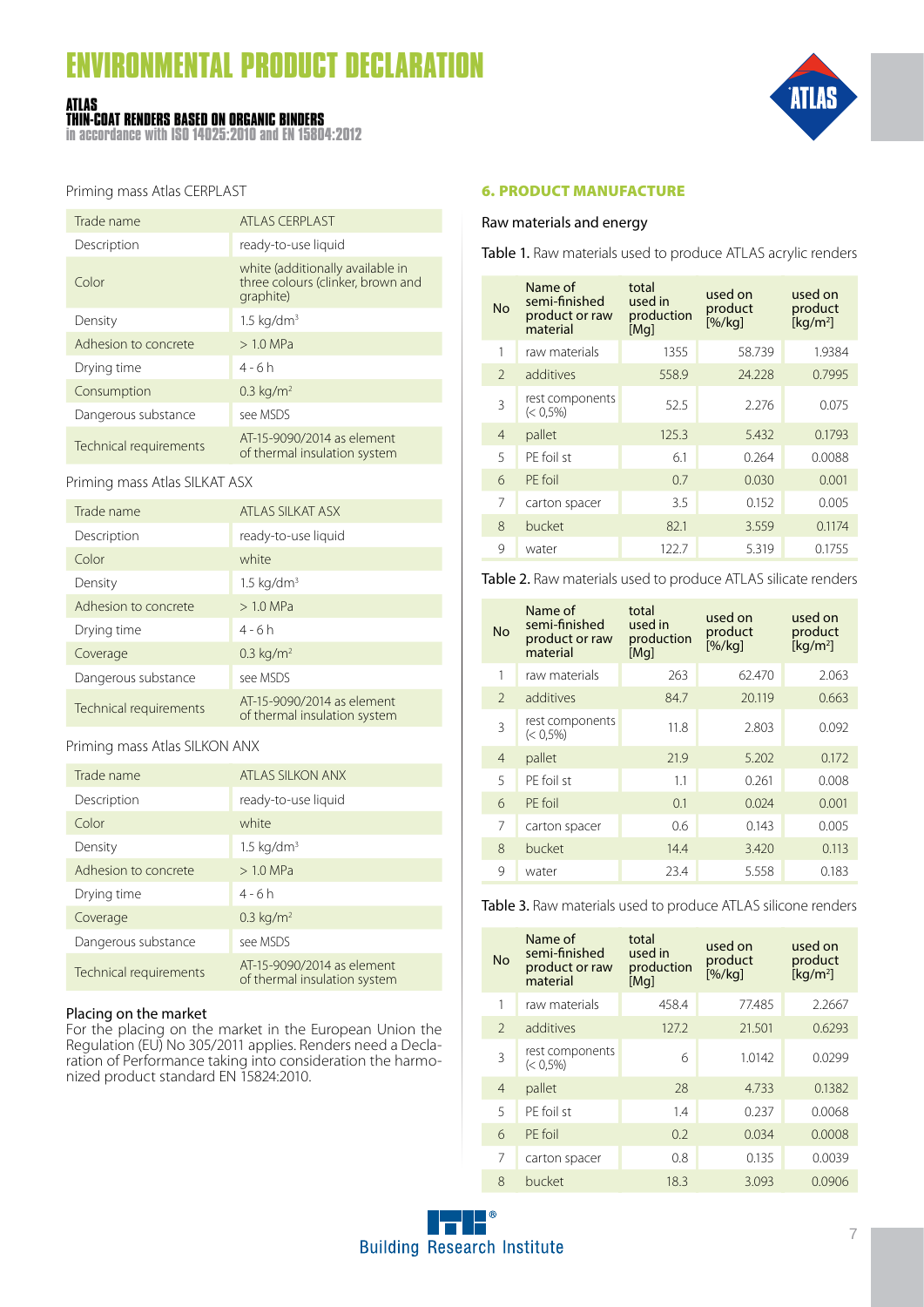#### **ATLAS THIN-COAT RENDERS BASED ON ORGANIC BINDERS**

**in accordance with ISO 14025:2010 and EN 15804:2012**

Table 4. Raw materials used to produce ATLAS mix renders

| <b>No</b>      | Name of<br>semi-finished<br>product or raw<br>material | total<br>used in<br>production<br>[Mq] | used on<br>product<br>[%/kq] | used on<br>product<br>[ $kg/m2$ ] |  |  |
|----------------|--------------------------------------------------------|----------------------------------------|------------------------------|-----------------------------------|--|--|
| 1              | raw materials                                          | 15.98                                  | 69.448                       | 2.2943                            |  |  |
| $\mathcal{P}$  | additives                                              | 2.3                                    | 9.996                        | 0.3294                            |  |  |
| 3              | rest components<br>(each < 0.5%)                       | 0.44                                   | 1.912                        | 0.0624                            |  |  |
| $\overline{4}$ | pallet                                                 | 0.98                                   | 4.259                        | 0.1404                            |  |  |
| 5              | PF foil st                                             | 0.05                                   | 0.217                        | 0.0069                            |  |  |
| 6              | PF foil                                                | 0.01                                   | 0.043                        | 0.0008                            |  |  |
| 7              | carton spacer                                          | 0.03                                   | 0.130                        | 0.0039                            |  |  |
| 8              | bucket                                                 | 0.64                                   | 2.781                        | 0.092                             |  |  |
| 9              | water                                                  | 2.58                                   | 11.213                       | 0.3699                            |  |  |

The figure below shows working process during the produc tion of ready-to-use renders. The raw materials are stored in the production factory in silos, big bags, or sacks accordingly. They are dosed and intensely mixed according to the applicable for mulation. Next, the products are filled into containers and send to quality control. After then they are temporarily stored or de livered directly to the site as ready-to-use products.

Figure no. 1. Production process - ready-to-use renders



#### Quality assurance

Integrated Management System consists of three complementary subsystems:

- the quality management ISO 9001:2008 (since 1999);
- environmental management ISO 14001:2004 + Cor 1:2009 (since 2008);
- the management of occupational health and safety BS OHSAS 18001:2007 (since 2009)

#### Packaging

Renders are packed in buckets made of Polypropylene (25 kg), key coats are packaged in buckets made of Polypropylene (15 kg). These products must be transported and stored in tightly sealed buckets, in dry conditions and positive temperatures (most preferably on pallets). Shelf life in conditions as specified is 12 months from the production date shown on the packaging.

#### 7. PRODUCT APPLICATION

#### Key coat application

The products are delivered as the ready to use mix. It must not be mixed with other materials,

diluted, or thickened. The whole content of the container should be mix directly before application to equalize the con sistency. Apply the priming mass onto the prepared substrate (evenly over the whole surface) using a roller or a brush. Ren dering of the surface can commence after the mass has com pletely dried i.e. after 4 - 6 hours after its application.

#### Render application

Regardless of the type of the thin-layer ATLAS render to be used, it should be preceded by a coat of an appropriate render primer, suitable for the type of rendering selected. The renders are delivered as the ready to use mix. It must not be mixed with other materials, diluted, or thickened. The whole content of the container should be mix directly before application to equalize the consistency. Apply the render in a layer equal to the aggregate grain size, with a stainless steel float. Remove the excess of the material, place it in the bucket and remix. The freshly applied coat requires texture forming with a float made of plastic. The spotted effect (N renders) is obtained by floating the plaster with circular movements, while the rustic texture (R renders) - by floating with circular, horizontal, or vertical movements, depending on the required direction of scores. The exception is decorative mosaic render ATLAS DEKO M/DEKO DIM that does not require floating, only float the surface always in the same direction at the same time. The setting time, depending on the surface, the temperature and the relative humidity of the air, is from 12 to 48 hours.

#### Occupational safety and environmental protection

Occupational safety and environmental protection are described in Material Safety Data Sheets (MSDS) for each product.

#### Note

Specific information on application and other actions with these products are described in detail in the technical data sheet available on the producer website www.atlas.com.pl.

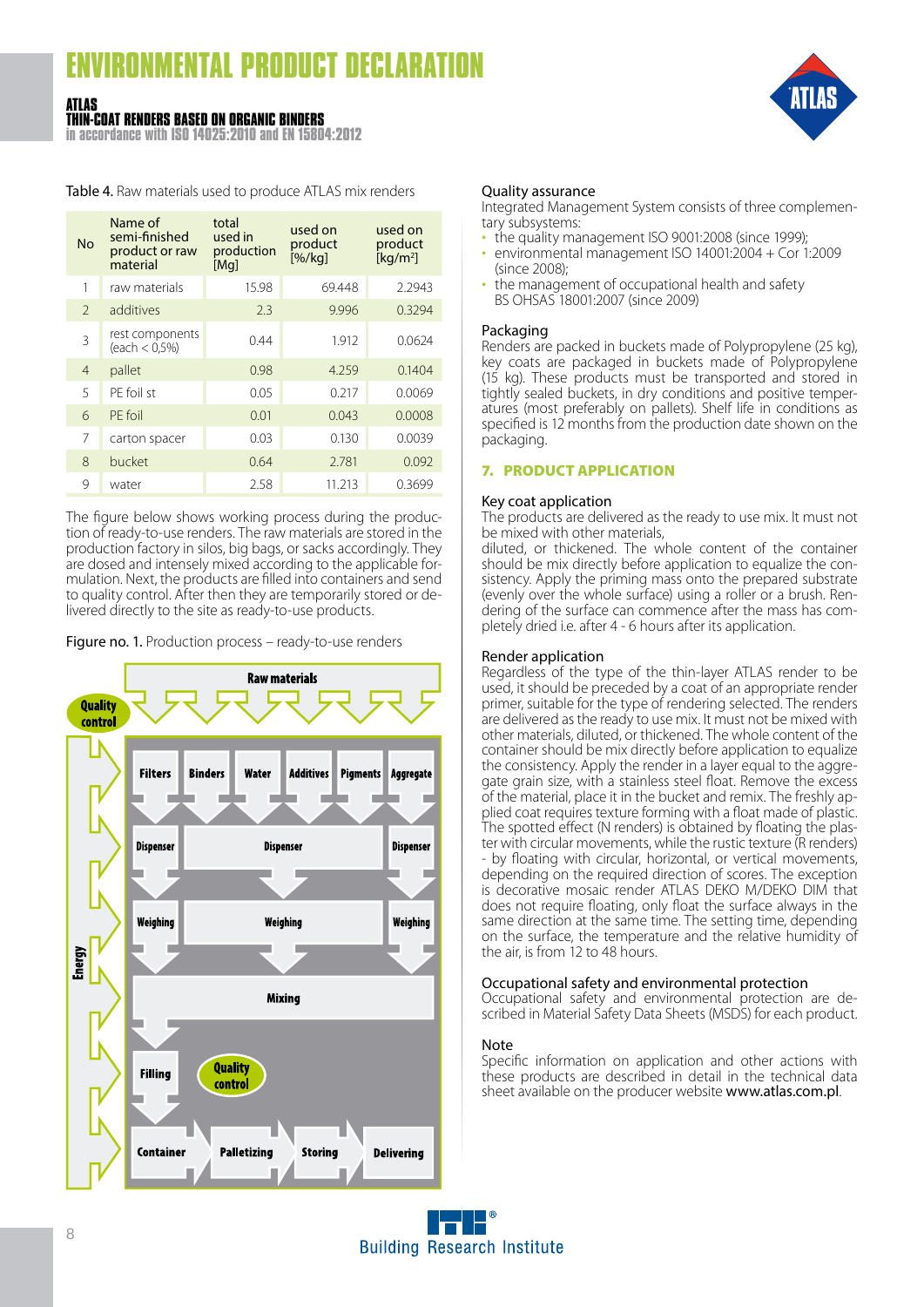#### **ATLAS THIN-COAT RENDERS BASED ON ORGANIC BINDERS**

**in accordance with ISO 14025:2010 and EN 15804:2012**

#### 8. EMISSIONS (LCI) AND THEIR IMPACT ON THE ENVIRONMENT

The following chapter show the life cycle inventory analysis of the adhesives with regard to primary energy needs, water needs, emissions into air and waste.

Table 5. Primary energy consumption for A3 module

| Energy<br>resource            | Unit           | total in<br>production<br>[unit] | used on<br>product<br>[unit/Mg] | used on<br>product<br>[unit/m <sup>2</sup> ] |
|-------------------------------|----------------|----------------------------------|---------------------------------|----------------------------------------------|
| electricity                   | kWh            | 4359798                          | 23.26                           | 0.08                                         |
| black coal                    | Mg             |                                  |                                 |                                              |
| lignite<br>coal               | Mg             |                                  |                                 |                                              |
| coke                          | Mg             |                                  |                                 |                                              |
| ON                            | litrs          | 133222                           | 0.71                            | 0.0023                                       |
| benzin<br>95/98               | litrs          |                                  |                                 |                                              |
| oil                           | litrs          |                                  |                                 |                                              |
| natural<br>gas                | m <sup>3</sup> | 1015218                          | 5.42                            | 0.02                                         |
| gas<br>highly ni-<br>trogened | m <sup>3</sup> |                                  |                                 |                                              |
| LPG                           | litrs          |                                  |                                 |                                              |

| Table 6. Emissions into air generated during production stage A3 |  |  |  |
|------------------------------------------------------------------|--|--|--|
|------------------------------------------------------------------|--|--|--|

| Air<br>emission | Unit | total in<br>production<br>[Mq] | used on<br>product<br>[kg/Mg] | used on<br>product<br>[ $kg/m2$ ] |  |  |
|-----------------|------|--------------------------------|-------------------------------|-----------------------------------|--|--|
| Dust            | kg   | 10915.06                       | 0.0200                        | 0.0001                            |  |  |
| $\bigcap$       | kg   | 5058.37                        | 0.0089                        | 0.00003                           |  |  |
| CO,             | kg   | 1118904.70                     | 1.1000                        | 0.0036                            |  |  |
| NO <sub>2</sub> | kg   | 2925.38                        | 0.0065                        | 0.00002                           |  |  |
| SO <sub>2</sub> | kg   | 453.42                         | $1.00F - 02$                  | 1.30F-04                          |  |  |
| NH,             | kg   | 0.49                           | 6.56E-07                      | 2.13E-09                          |  |  |
| HCI             | kg   | 9.27                           | $1.24F - 0.5$                 | $4.02F - 08$                      |  |  |
| CH.             | kg   | 26.28                          | $3.51F - 0.5$                 | $1.14F - 07$                      |  |  |

Table 7. Emissions into water generated during production stage A3

| Water and sewage                  | Unit           | <b>Total amount</b> |  |  |  |  |  |  |  |  |  |
|-----------------------------------|----------------|---------------------|--|--|--|--|--|--|--|--|--|
| Water                             | m <sup>3</sup> | 24794               |  |  |  |  |  |  |  |  |  |
| Industrial sewage                 | m <sup>3</sup> | 6158                |  |  |  |  |  |  |  |  |  |
| Municipal sewage:                 | m <sup>3</sup> | 5131                |  |  |  |  |  |  |  |  |  |
| Municipal sewage water emissions  |                |                     |  |  |  |  |  |  |  |  |  |
| <b>BOD</b>                        | mg/l           | 28                  |  |  |  |  |  |  |  |  |  |
| COD                               | mq/l           | 77                  |  |  |  |  |  |  |  |  |  |
| рH                                | $\circ$        | 7.7                 |  |  |  |  |  |  |  |  |  |
| Suspended matter                  | mq/l           | 32                  |  |  |  |  |  |  |  |  |  |
| Nitrogen amonian                  | mq/l           | 0.64                |  |  |  |  |  |  |  |  |  |
| Phosphorans                       | mq/l           | 0.9                 |  |  |  |  |  |  |  |  |  |
| Industrial sewage water emissions |                |                     |  |  |  |  |  |  |  |  |  |
| <b>BOD</b>                        | mq/l           | 200                 |  |  |  |  |  |  |  |  |  |
| COD                               | mg/l           | 350                 |  |  |  |  |  |  |  |  |  |
| pH                                | $\circ$        | 8                   |  |  |  |  |  |  |  |  |  |
| Suspended matter                  | mq/l           | 100                 |  |  |  |  |  |  |  |  |  |

Table 8. Waste generated in the phase of product manufacturing A3

| Waste<br>code | Unit | total in<br>production<br>[Mq] | used on<br>product<br>[kq/Mq] | used on<br>product<br>[ $kg/m2$ ] |
|---------------|------|--------------------------------|-------------------------------|-----------------------------------|
| 150101        | Mg   | 91.755                         | 0.490                         | 0.00162                           |
| 150102        | Mg   | 53.753                         | 0.287                         | 0.00095                           |
| 101382        | Mg   | 1149.9                         | 6.135                         | 0.02024                           |
| 130208        | Mg   | 0.8                            | 0.004                         | $1.41F - 0.5$                     |
| 150110        | Mg   | 0.109                          | 0.001                         | 1.92E-06                          |
| 150202        | Mg   | 1.678                          | 0.009                         | $2.95F - 0.5$                     |
| 150203        | Mg   | $\mathfrak{D}$                 | 0.011                         | 3.52E-05                          |
| 160107        | Mg   | 0.12                           | 0.001                         | $2.11F - 06$                      |
| 170405        | Mg   | 6.272                          | 0.033                         | 1.10F-04                          |
| 80112         | Mg   | 1.361                          | 0.007                         | 2.40E-05                          |
| 130307        | Mg   | 0.083                          | 0.0004                        | 1.46F-06                          |
| 150105        | Mg   | 61.36                          | 0.327                         | 1.08E-03                          |
| 160214        | Mg   | 0.014                          | 0.0001                        | $2.46F - 07$                      |
| 160216        | Mg   | 0.79                           | 0.004                         | 1.39E-05                          |
| 160304        | Mg   | 37.567                         | 0.200                         | 6.61E-04                          |
| 160605        | Mg   | 0.0026                         | 0.00001                       | 4.58F-08                          |
| 170107        | Mg   | 319.824                        | 1.706                         | 0.00563                           |
| 150103        | Mg   | 90.36                          | 0.482                         | 0.00159                           |



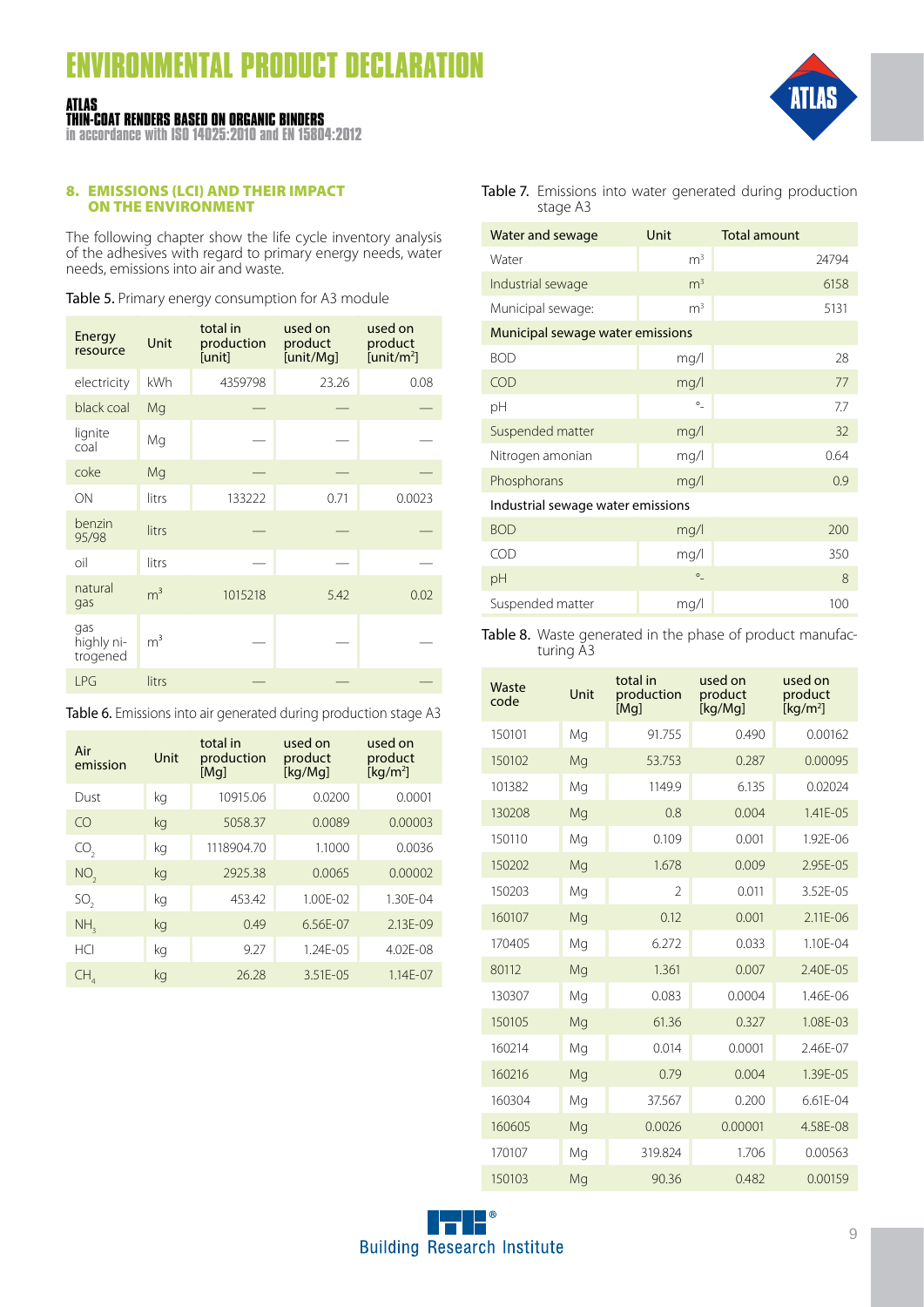#### **ATLAS THIN-COAT RENDERS BASED ON ORGANIC BINDERS**

**in accordance with ISO 14025:2010 and EN 15804:2012**



#### 9. ENVIRONMENTAL CHARACTERISTICS (LCA)

The results of the LCA with the indicators as per EPD requirement are given in the following tables for product manufacture (A1, A2, A3 modules).

#### Table 9. Environmental characteristic for 1 kg acrylic render

| Environmental assessment information (MND - Module not declared, MD - Module Declared) |               |                |                                         |                                              |                |                |                |             |                |                           |                          |                              |                |                  |                |                                                           |
|----------------------------------------------------------------------------------------|---------------|----------------|-----------------------------------------|----------------------------------------------|----------------|----------------|----------------|-------------|----------------|---------------------------|--------------------------|------------------------------|----------------|------------------|----------------|-----------------------------------------------------------|
|                                                                                        | Product stage |                |                                         | Construction<br>process                      |                | Use stage      |                |             |                |                           |                          | End of life                  |                |                  |                | Benefits<br>and loads<br>beyond<br>the system<br>boundary |
| Raw material<br>supply                                                                 | Transport     | Manufacturing  | site<br>construction<br>S,<br>Transport | process<br>Construction-<br>installation pro | Jse            | Maintenance    | Repair         | Replacement | Refurbishment  | Operational energy<br>use | Operational water<br>use | Deconstruction<br>demolition | Transport      | Waste processing | Disposal       | Reuse-recovery-<br>recycling potential                    |
| A <sub>1</sub>                                                                         | A2            | A <sub>3</sub> | A4                                      | A <sub>5</sub>                               | B <sub>1</sub> | B <sub>2</sub> | B <sub>3</sub> | <b>B4</b>   | B <sub>5</sub> | <b>B6</b>                 | B7                       | C <sub>1</sub>               | C <sub>2</sub> | C <sub>3</sub>   | C <sub>4</sub> | D                                                         |
| <b>MD</b>                                                                              | <b>MD</b>     | <b>MD</b>      | <b>MND</b>                              | <b>MND</b>                                   | <b>MND</b>     | <b>MND</b>     | <b>MND</b>     | <b>MND</b>  | <b>MND</b>     | <b>MND</b>                | <b>MND</b>               | <b>MND</b>                   | <b>MND</b>     | <b>MND</b>       | <b>MND</b>     | <b>MND</b>                                                |

| Environmental impacts (for 1 kg).                                                                                          |                       |            |                |                |              |  |  |  |  |  |
|----------------------------------------------------------------------------------------------------------------------------|-----------------------|------------|----------------|----------------|--------------|--|--|--|--|--|
| Indicator                                                                                                                  | Unit                  | A1         | A <sub>2</sub> | A <sub>3</sub> | $A1-A3$      |  |  |  |  |  |
| Global warming potential                                                                                                   | [kg CO, eq.]          | 0.93       | 0.007          | 0.03           | 0.96         |  |  |  |  |  |
| Depletion potential of the stratospheric ozone layer                                                                       | [kg CFC 11 eq.]       | 1.05E-07   | 4.69E-08       | 3.14E-10       | $1.53F - 07$ |  |  |  |  |  |
| Acidification potential of soil and water                                                                                  | [kg SO, eq.]          | 0.00445    | 0.00002        | 0.00004        | 0.0045       |  |  |  |  |  |
| Eutrophication potential                                                                                                   | [kg $(PO_4)^3$ - eq.] | 0.00033    | 0.00006        | 0.00001        | 0.0004       |  |  |  |  |  |
| Formation potential of tropospheric ozone                                                                                  | [kg Ethene eq.]       | 0.00029    | 0.00           | 0.00           | 0.0003       |  |  |  |  |  |
| Abiotic depletion potential (ADP-elements) for non-fossil resources                                                        | [kg Sb eq.]           | 0.011      | 0.00           | 0.00           | 0.011        |  |  |  |  |  |
| Abiotic depletion potential (ADP-fossil fuels) for fossil resources                                                        | <b>IMJ1</b>           | 4.3        | 0.09360        | 0.4            | 4.8          |  |  |  |  |  |
| Environmental aspects on resource use (for 1 kg).                                                                          |                       |            |                |                |              |  |  |  |  |  |
| Indicator                                                                                                                  | Unit                  | A1         | A <sub>2</sub> | A <sub>3</sub> | $A1-A3$      |  |  |  |  |  |
| Use of renewable primary energy excluding renewable primary<br>energy resources used as raw materials                      | [MJ]                  | <b>INA</b> | <b>INA</b>     | <b>INA</b>     | <b>INA</b>   |  |  |  |  |  |
| Use of renewable primary energy resources used as raw materials                                                            | [MJ]                  | <b>INA</b> | <b>INA</b>     | <b>INA</b>     | <b>INA</b>   |  |  |  |  |  |
| Total use of renewable primary energy resources (primary energy<br>and primary energy resources used as raw materials)     | [MJ]                  | 0.11       | 0.00           | 0.02           | 0.13         |  |  |  |  |  |
| Use of non-renewable primary energy excluding non-renewable<br>primary energy resources used as raw materials              | [MJ]                  | <b>INA</b> | <b>INA</b>     | <b>INA</b>     | <b>INA</b>   |  |  |  |  |  |
| Use of non-renewable primary energy resources used as raw<br>materials                                                     | <b>IMJ1</b>           | <b>INA</b> | <b>INA</b>     | <b>INA</b>     | <b>INA</b>   |  |  |  |  |  |
| Total use of non-renewable primary energy resources (primary<br>energy and primary energy resources used as raw materials) | <b>IMJ1</b>           | 5.17       | 0.10           | 0.44           | 5.71         |  |  |  |  |  |
| Use of secondary material                                                                                                  | [kq]                  | 0.00       | 0.00           | 0.00           | 0.00         |  |  |  |  |  |
| Use of renewable secondary fuels                                                                                           | [MJ]                  | 0.09       | 0.00           | 0.00           | 0.09         |  |  |  |  |  |
| Use of non-renewable secondary fuels                                                                                       | [MJ]                  | 0.15       | 0.00           | 0.00           | 0.15         |  |  |  |  |  |
| Net use of fresh water                                                                                                     | $\lceil dm^3 \rceil$  | 0.11       | 0.001          | 0.01           | 0.12         |  |  |  |  |  |
| Other environmental information describing waste categories (for 1 kg).                                                    |                       |            |                |                |              |  |  |  |  |  |
| Indicator                                                                                                                  | Unit                  | A1         | A <sub>2</sub> | A <sub>3</sub> | $A1-A3$      |  |  |  |  |  |
| Hazardous waste disposed                                                                                                   | [kg]                  | 0.0001     | 0.00           | 0.00           | 0.0001       |  |  |  |  |  |
| Non-hazardous waste disposed                                                                                               | [kq]                  | 0.0100     | 0.0005         | 0.0090         | 0.0195       |  |  |  |  |  |
| Radioactive waste disposed                                                                                                 | [kg]                  | 0.00       | 0.00           | 0.00           | 0.00         |  |  |  |  |  |
| Components for re-use                                                                                                      | [kq]                  | 0.00       | 0.00           | 0.0050         | 0.0050       |  |  |  |  |  |
| Materials for recycling                                                                                                    | [kq]                  | 0.0082     | 0.00           | 0.0009         | 0.0091       |  |  |  |  |  |
| Materials for energy recovery                                                                                              | [kg]                  | 0.00       | 0.00           | 0.00           | 0.00         |  |  |  |  |  |
| Exported energy                                                                                                            | [MJ]                  | 0.00       | 0.00           | 0.00           | 0.00         |  |  |  |  |  |

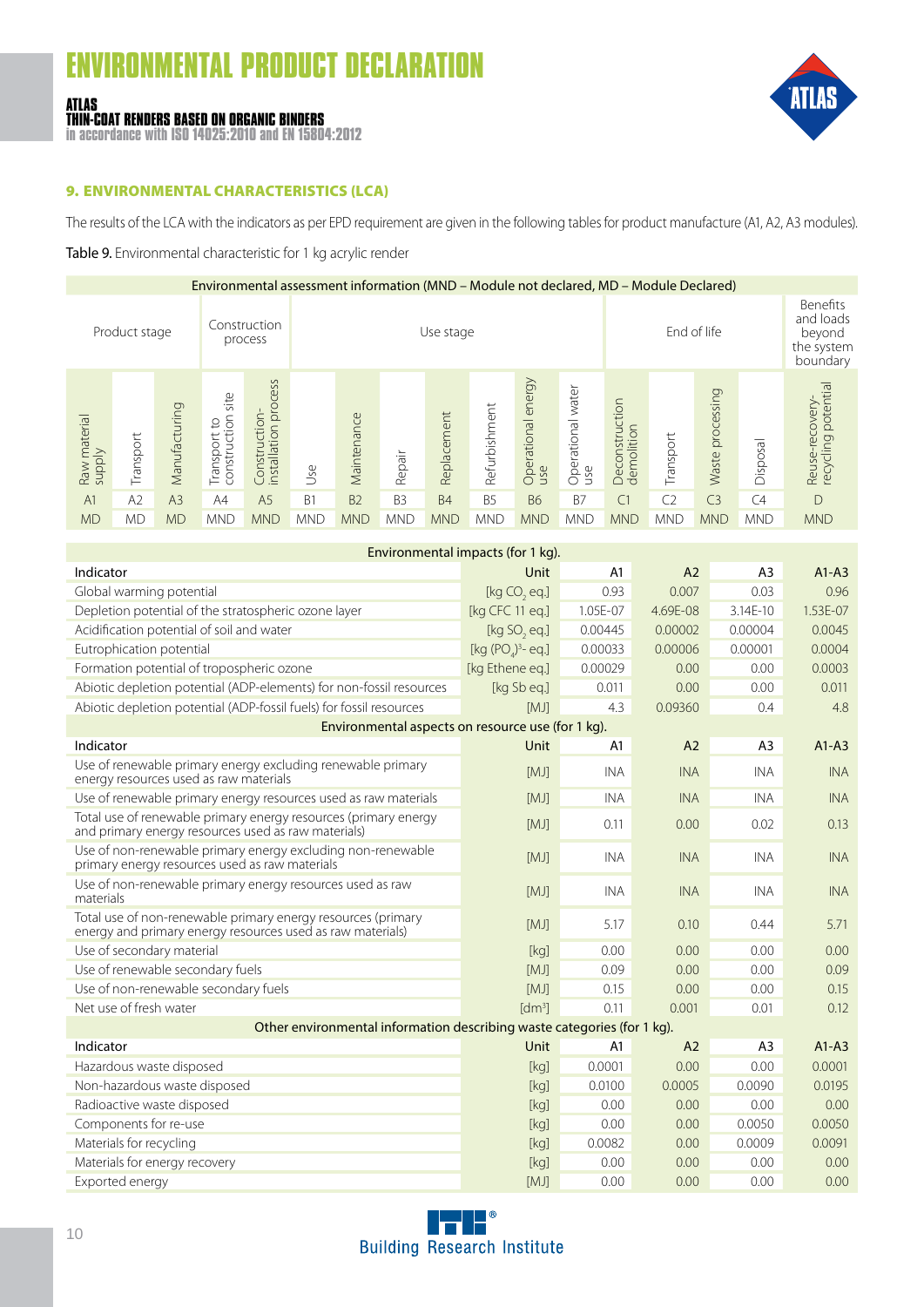#### **ATLAS THIN-COAT RENDERS BASED ON ORGANIC BINDERS**

**in accordance with ISO 14025:2010 and EN 15804:2012**



Table 10. Environmental characteristic for 1 kg silicone render

| Environmental assessment information (MND – Module not declared, MD – Module Declared) |                |                |                                        |                                              |                |                          |                |             |                |                           |                               |                                                           |                |                     |            |                                        |
|----------------------------------------------------------------------------------------|----------------|----------------|----------------------------------------|----------------------------------------------|----------------|--------------------------|----------------|-------------|----------------|---------------------------|-------------------------------|-----------------------------------------------------------|----------------|---------------------|------------|----------------------------------------|
|                                                                                        | Product stage  |                |                                        | Construction<br>process                      |                | End of life<br>Use stage |                |             |                |                           |                               | Benefits<br>and loads<br>beyond<br>the system<br>boundary |                |                     |            |                                        |
| Raw material<br>supply                                                                 | Transport      | Manufacturing  | site<br>construction<br>S<br>Transport | process<br>Construction-<br>installation pro | Use            | Maintenance              | Repair         | Replacement | Refurbishment  | Operational energy<br>use | water<br>Operational v<br>use | Deconstruction<br>demolition                              | Transport      | processing<br>Waste | Disposal   | Reuse-recovery-<br>recycling potential |
| A <sub>1</sub>                                                                         | A <sub>2</sub> | A <sub>3</sub> | A4                                     | A <sub>5</sub>                               | B <sub>1</sub> | B <sub>2</sub>           | B <sub>3</sub> | <b>B4</b>   | B <sub>5</sub> | <b>B6</b>                 | <b>B7</b>                     | C <sub>1</sub>                                            | C <sub>2</sub> | C <sub>3</sub>      | C4         | D                                      |
| <b>MD</b>                                                                              | <b>MD</b>      | <b>MD</b>      | <b>MND</b>                             | <b>MND</b>                                   | <b>MND</b>     | <b>MND</b>               | <b>MND</b>     | <b>MND</b>  | <b>MND</b>     | <b>MND</b>                | <b>MND</b>                    | <b>MND</b>                                                | <b>MND</b>     | <b>MND</b>          | <b>MND</b> | <b>MND</b>                             |
|                                                                                        |                |                |                                        |                                              |                |                          |                |             |                |                           |                               |                                                           |                |                     |            |                                        |

| Environmental impacts (for 1 kg).                                                                                          |                          |                |                |                |              |  |  |  |  |  |
|----------------------------------------------------------------------------------------------------------------------------|--------------------------|----------------|----------------|----------------|--------------|--|--|--|--|--|
| Indicator                                                                                                                  | <b>Unit</b>              | A1             | A <sub>2</sub> | A <sub>3</sub> | $A1-A3$      |  |  |  |  |  |
| Global warming potential                                                                                                   | [kg CO <sub>2</sub> eq.] | 0.690          | 0.004          | 0.03           | 0.72         |  |  |  |  |  |
| Depletion potential of the stratospheric ozone layer                                                                       | [kg CFC 11 eq.]          | 1.16E-07       | 2.72E-08       | 3.14E-10       | $1.44F - 07$ |  |  |  |  |  |
| Acidification potential of soil and water                                                                                  | [kg SO, eq.]             | 0.00358        | 0.00001        | 0.00004        | 0.0036       |  |  |  |  |  |
| Eutrophication potential                                                                                                   | [kg $(POa)3 - eq.]$      | 0.00056        | 0.00003        | 0.00001        | 0.0006       |  |  |  |  |  |
| Formation potential of tropospheric ozone                                                                                  | [kg Ethene eq.]          | 0.00023        | 0.00           | 0.00           | 0.0002       |  |  |  |  |  |
| Abiotic depletion potential (ADP-elements) for non-fossil resources                                                        | [kg Sb eg.]              | 0.00956        | 0.00           | 0.00           | 0.00956      |  |  |  |  |  |
| Abiotic depletion potential (ADP-fossil fuels) for fossil resources                                                        | <b>IMJ1</b>              | 3.2            | 0.1            | 0.4            | 3.6          |  |  |  |  |  |
| Environmental aspects on resource use (for 1 kg).                                                                          |                          |                |                |                |              |  |  |  |  |  |
| Indicator                                                                                                                  | Unit                     | A1             | A2             | A3             | $A1-A3$      |  |  |  |  |  |
| Use of renewable primary energy excluding renewable primary<br>energy resources used as raw materials                      | [MJ]                     | <b>INA</b>     | <b>INA</b>     | <b>INA</b>     | <b>INA</b>   |  |  |  |  |  |
| Use of renewable primary energy resources used as raw materials                                                            | [MJ]                     | <b>INA</b>     | <b>INA</b>     | <b>INA</b>     | <b>INA</b>   |  |  |  |  |  |
| Total use of renewable primary energy resources (primary energy<br>and primary energy resources used as raw materials)     | <b>IMJ1</b>              | 0.07           | 0.00           | 0.02           | 0.10         |  |  |  |  |  |
| Use of non-renewable primary energy excluding non-renewable<br>primary energy resources used as raw materials              | <b>IMJ1</b>              | <b>INA</b>     | <b>INA</b>     | <b>INA</b>     | <b>INA</b>   |  |  |  |  |  |
| Use of non-renewable primary energy resources used as raw<br>materials                                                     | <b>IMJ1</b>              | <b>INA</b>     | <b>INA</b>     | <b>INA</b>     | <b>INA</b>   |  |  |  |  |  |
| Total use of non-renewable primary energy resources (primary<br>energy and primary energy resources used as raw materials) | <b>IMJ1</b>              | 3.81           | 0.06           | 0.44           | 4.31         |  |  |  |  |  |
| Use of secondary material                                                                                                  | [kq]                     | 0.00           | 0.00           | 0.00           | 0.00         |  |  |  |  |  |
| Use of renewable secondary fuels                                                                                           | <b>IMJ1</b>              | 0.09           | 0.00           | 0.00           | 0.09         |  |  |  |  |  |
| Use of non-renewable secondary fuels                                                                                       | [MJ]                     | 0.14           | 0.00           | 0.00           | 0.14         |  |  |  |  |  |
| Net use of fresh water                                                                                                     | [dm <sup>3</sup> ]       | 0.10           | 0.0005         | 0.05           | 0.15         |  |  |  |  |  |
| Other environmental information describing waste categories (for 1 kg).                                                    |                          |                |                |                |              |  |  |  |  |  |
| Indicator                                                                                                                  | Unit                     | A <sub>1</sub> | A2             | A <sub>3</sub> | $A1-A3$      |  |  |  |  |  |
| Hazardous waste disposed                                                                                                   | [kq]                     | 0.0001         | 0.0000         | 0.0000         | 0.0001       |  |  |  |  |  |
| Non-hazardous waste disposed                                                                                               | [kg]                     | 0.0100         | 0.0004         | 0.0091         | 0.0195       |  |  |  |  |  |
| Radioactive waste disposed                                                                                                 | [kg]                     | 0.0000         | 0.0000         | 0.0000         | 0.0000       |  |  |  |  |  |
| Components for re-use                                                                                                      | [kq]                     | 0.0000         | 0.0000         | 0.0049         | 0.0049       |  |  |  |  |  |
| Materials for recycling                                                                                                    | [kq]                     | 0.0078         | 0.0000         | 0.0009         | 0.0087       |  |  |  |  |  |
| Materials for energy recovery                                                                                              | [kq]                     | 0.0000         | 0.0000         | 0.0000         | 0.0000       |  |  |  |  |  |
| Exported energy                                                                                                            | <b>IMJ1</b>              | 0.0000         | 0.0000         | 0.0000         | 0.0000       |  |  |  |  |  |

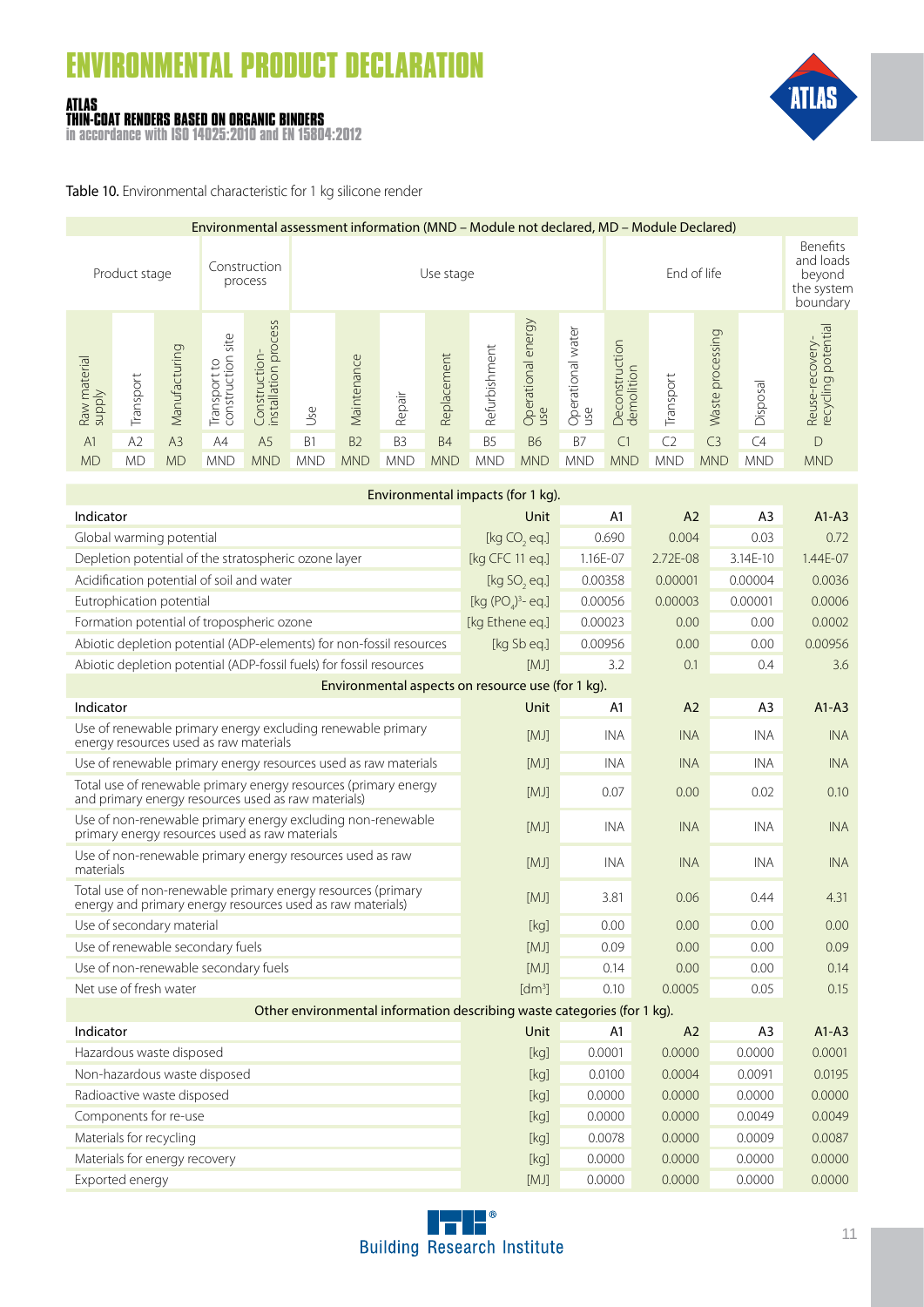#### **ATLAS THIN-COAT RENDERS BASED ON ORGANIC BINDERS**

**in accordance with ISO 14025:2010 and EN 15804:2012**



Table 11. Environmental characteristic for 1 kg silicate render

| Environmental assessment information (MND – Module not declared, MD – Module Declared) |               |                |                                        |                                              |                |                |                          |             |                |                           |                          |                                                           |                |                  |            |                                       |
|----------------------------------------------------------------------------------------|---------------|----------------|----------------------------------------|----------------------------------------------|----------------|----------------|--------------------------|-------------|----------------|---------------------------|--------------------------|-----------------------------------------------------------|----------------|------------------|------------|---------------------------------------|
|                                                                                        | Product stage |                |                                        | Construction<br>process                      |                |                | End of life<br>Use stage |             |                |                           |                          | Benefits<br>and loads<br>beyond<br>the system<br>boundary |                |                  |            |                                       |
| Raw material<br>supply                                                                 | Transport     | Manufacturing  | site<br>construction<br>S<br>Transport | process<br>Construction-<br>installation pro | Use            | Maintenance    | Repair                   | Replacement | Refurbishment  | Operational energy<br>use | Operational water<br>use | Deconstruction<br>demolition                              | Transport      | Waste processing | Disposal   | Reuse-recovery-<br>recycling potentia |
| A <sub>1</sub>                                                                         | A2            | A <sub>3</sub> | A4                                     | A <sub>5</sub>                               | B <sub>1</sub> | B <sub>2</sub> | B <sub>3</sub>           | <b>B4</b>   | B <sub>5</sub> | <b>B6</b>                 | <b>B7</b>                | C <sub>1</sub>                                            | C <sub>2</sub> | C <sub>3</sub>   | C4         | D                                     |
| <b>MD</b>                                                                              | MD            | <b>MD</b>      | <b>MND</b>                             | <b>MND</b>                                   | <b>MND</b>     | <b>MND</b>     | <b>MND</b>               | <b>MND</b>  | <b>MND</b>     | <b>MND</b>                | <b>MND</b>               | <b>MND</b>                                                | <b>MND</b>     | <b>MND</b>       | <b>MND</b> | <b>MND</b>                            |
|                                                                                        |               |                |                                        |                                              |                |                |                          |             |                |                           |                          |                                                           |                |                  |            |                                       |
|                                                                                        |               |                |                                        |                                              |                |                |                          |             |                |                           |                          |                                                           |                |                  |            |                                       |

| Environmental impacts (for 1 kg).                                                                                          |                          |            |                |                |              |  |  |  |  |  |  |
|----------------------------------------------------------------------------------------------------------------------------|--------------------------|------------|----------------|----------------|--------------|--|--|--|--|--|--|
| Indicator                                                                                                                  | Unit                     | A1         | A <sub>2</sub> | A <sub>3</sub> | $A1-A3$      |  |  |  |  |  |  |
| Global warming potential                                                                                                   | [kg CO <sub>2</sub> eq.] | 0.59       | 0.006          | 0.026          | 0.60         |  |  |  |  |  |  |
| Depletion potential of the stratospheric ozone layer                                                                       | [kg CFC 11 eq.]          | 9.05E-08   | 3.88E-08       | 3.14E-10       | $1.29F - 07$ |  |  |  |  |  |  |
| Acidification potential of soil and water                                                                                  | [kg SO, eq.]             | 0.00198    | 0.00001        | 0.00004        | 0.0020       |  |  |  |  |  |  |
| Eutrophication potential                                                                                                   | [kg $(POa)3 - eq.]$      | 0.00018    | 0.00005        | 0.00001        | 0.0002       |  |  |  |  |  |  |
| Formation potential of tropospheric ozone                                                                                  | [kg Ethene eq.]          | 0.00013    | 0.00           | 0.00000        | 0.0001       |  |  |  |  |  |  |
| Abiotic depletion potential (ADP-elements) for non-fossil resources                                                        | [kg Sb eq.]              | 0.00701    | 0.00           | 0.00000        | 0.00701      |  |  |  |  |  |  |
| Abiotic depletion potential (ADP-fossil fuels) for fossil resources                                                        | <b>IMJ1</b>              | 2.7        | 0.07800        | 0.4            | 2.8          |  |  |  |  |  |  |
| Environmental aspects on resource use (for 1 kg).                                                                          |                          |            |                |                |              |  |  |  |  |  |  |
| Indicator                                                                                                                  | Unit                     | A1         | A <sub>2</sub> | A <sub>3</sub> | $A1-A3$      |  |  |  |  |  |  |
| Use of renewable primary energy excluding renewable primary<br>energy resources used as raw materials                      | <b>IMJ1</b>              | <b>INA</b> | <b>INA</b>     | <b>INA</b>     | <b>INA</b>   |  |  |  |  |  |  |
| Use of renewable primary energy resources used as raw materials                                                            | [MJ]                     | <b>INA</b> | <b>INA</b>     | <b>INA</b>     | <b>INA</b>   |  |  |  |  |  |  |
| Total use of renewable primary energy resources (primary energy<br>and primary energy resources used as raw materials)     | [MJ]                     | 0.09       | 0.00           | 0.02           | 0.11         |  |  |  |  |  |  |
| Use of non-renewable primary energy excluding non-renewable<br>primary energy resources used as raw materials              | [MJ]                     | <b>INA</b> | <b>INA</b>     | <b>INA</b>     | <b>INA</b>   |  |  |  |  |  |  |
| Use of non-renewable primary energy resources used as raw<br>materials                                                     | <b>IMJ1</b>              | <b>INA</b> | <b>INA</b>     | <b>INA</b>     | <b>INA</b>   |  |  |  |  |  |  |
| Total use of non-renewable primary energy resources (primary<br>energy and primary energy resources used as raw materials) | [MJ]                     | 2.13       | 0.09           | 0.44           | 2.66         |  |  |  |  |  |  |
| Use of secondary material                                                                                                  | [kq]                     | 0.00       | 0.00           | 0.00           | 0.00         |  |  |  |  |  |  |
| Use of renewable secondary fuels                                                                                           | [MJ]                     | 0.10       | 0.00           | 0.00           | 0.10         |  |  |  |  |  |  |
| Use of non-renewable secondary fuels                                                                                       | [MJ]                     | 0.14       | 0.00           | 0.00           | 0.14         |  |  |  |  |  |  |
| Net use of fresh water                                                                                                     | Idm <sup>3</sup>         | 0.10       | 0.001          | 0.05           | 0.15         |  |  |  |  |  |  |
| Other environmental information describing waste categories (for 1 kg).                                                    |                          |            |                |                |              |  |  |  |  |  |  |
| Indicator                                                                                                                  | Unit                     | A1         | A <sub>2</sub> | A <sub>3</sub> | $A1-A3$      |  |  |  |  |  |  |
| Hazardous waste disposed                                                                                                   | [kq]                     | 0.0001     | 0.0000         | 0.0000         | 0.0001       |  |  |  |  |  |  |
| Non-hazardous waste disposed                                                                                               | [kg]                     | 0.0100     | 0.0004         | 0.0091         | 0.0195       |  |  |  |  |  |  |
| Radioactive waste disposed                                                                                                 | [kq]                     | 0.0000     | 0.0000         | 0.0000         | 0.0000       |  |  |  |  |  |  |
| Components for re-use                                                                                                      | [kq]                     | 0.0000     | 0.0000         | 0.0049         | 0.0049       |  |  |  |  |  |  |
| Materials for recycling                                                                                                    | [kg]                     | 0.0082     | 0.0000         | 0.0009         | 0.0091       |  |  |  |  |  |  |
| Materials for energy recovery                                                                                              | [kq]                     | 0.0000     | 0.0000         | 0.0000         | 0.0000       |  |  |  |  |  |  |
| Exported energy                                                                                                            | [MJ]                     | 0.0000     | 0.0000         | 0.0000         | 0.0000       |  |  |  |  |  |  |

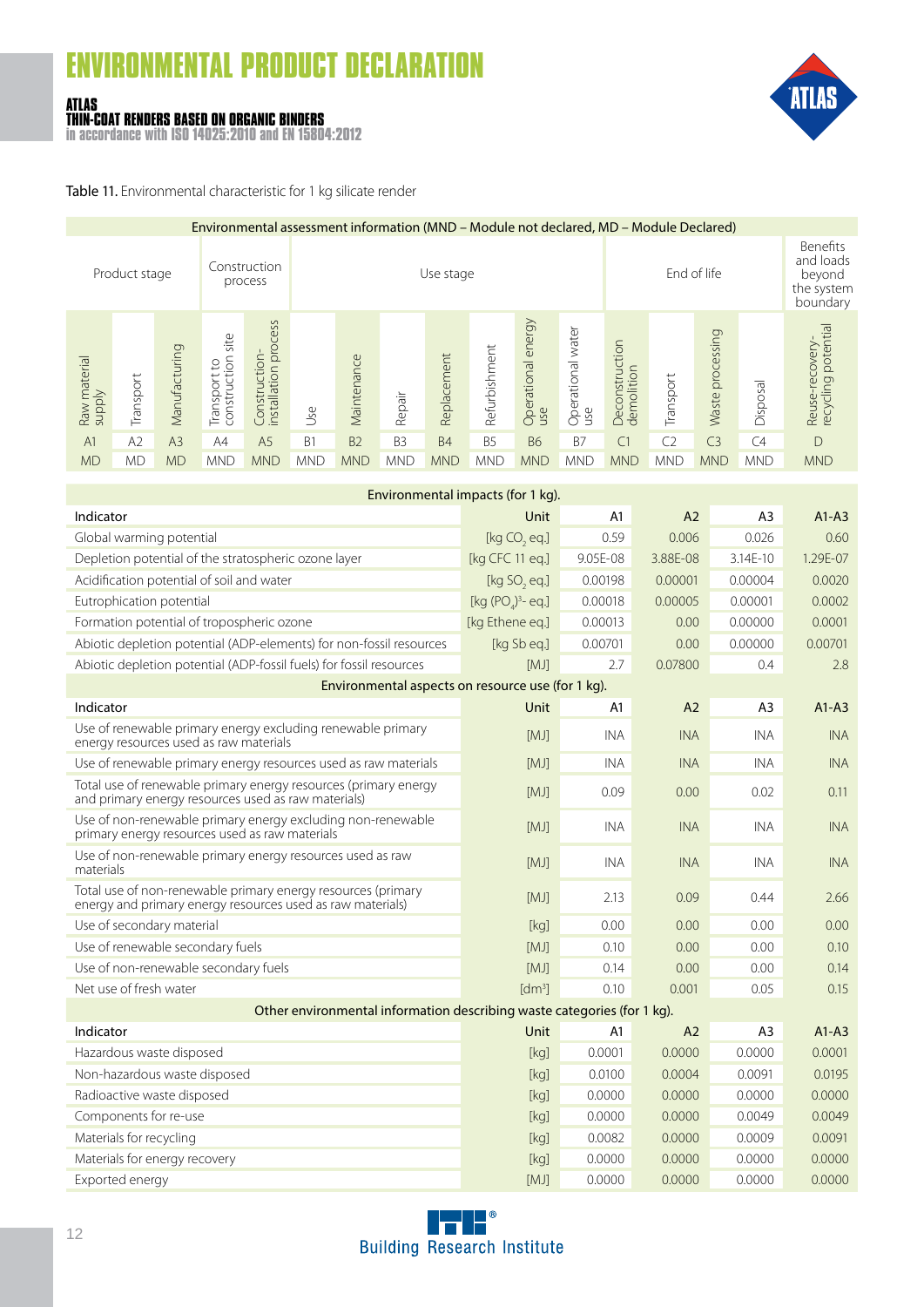#### **ATLAS THIN-COAT RENDERS BASED ON ORGANIC BINDERS**

**in accordance with ISO 14025:2010 and EN 15804:2012**



Table 12. Environmental characteristic for 1 kg mix sil-sil render

| Environmental assessment information (MND – Module not declared, MD – Module Declared) |               |                |                                         |                                              |            |                          |                |             |                |                           |                                                                  |                              |                |                     |            |                                                      |
|----------------------------------------------------------------------------------------|---------------|----------------|-----------------------------------------|----------------------------------------------|------------|--------------------------|----------------|-------------|----------------|---------------------------|------------------------------------------------------------------|------------------------------|----------------|---------------------|------------|------------------------------------------------------|
|                                                                                        | Product stage |                |                                         | Construction<br>process                      |            | End of life<br>Use stage |                |             |                |                           | <b>Benefits</b><br>and loads<br>beyond<br>the system<br>boundary |                              |                |                     |            |                                                      |
| Raw material<br>supply                                                                 | Transport     | Manufacturing  | site<br>construction<br>S,<br>Transport | process<br>Construction-<br>installation pro | Use        | Maintenance              | Repair         | Replacement | Refurbishment  | Operational energy<br>use | water<br>Operational<br>use                                      | Deconstruction<br>demolition | Transport      | processing<br>Waste | Disposal   | Reuse-recovery-<br>recycling potential<br>-recovery- |
| A <sub>1</sub>                                                                         | A2            | A <sub>3</sub> | A4                                      | A <sub>5</sub>                               | <b>B1</b>  | <b>B2</b>                | B <sub>3</sub> | <b>B4</b>   | B <sub>5</sub> | <b>B6</b>                 | <b>B7</b>                                                        | C <sub>1</sub>               | C <sub>2</sub> | C <sub>3</sub>      | C4         | $\mathsf{D}$                                         |
| <b>MD</b>                                                                              | МD            | <b>MD</b>      | <b>MND</b>                              | <b>MND</b>                                   | <b>MND</b> | <b>MND</b>               | <b>MND</b>     | <b>MND</b>  | <b>MND</b>     | <b>MND</b>                | <b>MND</b>                                                       | <b>MND</b>                   | <b>MND</b>     | <b>MND</b>          | <b>MND</b> | <b>MND</b>                                           |

| Environmental impacts (for 1 kg).                                                                                          |                          |            |                |                |            |  |  |  |  |  |
|----------------------------------------------------------------------------------------------------------------------------|--------------------------|------------|----------------|----------------|------------|--|--|--|--|--|
| Indicator                                                                                                                  | Unit                     | A1         | A <sub>2</sub> | A <sub>3</sub> | $A1-A3$    |  |  |  |  |  |
| Global warming potential                                                                                                   | [kg CO, eq.]             | 0.64       | 0.005          | 0.03           | 0.67       |  |  |  |  |  |
| Depletion potential of the stratospheric ozone layer                                                                       | [kg CFC 11 eq.]          | 1.03E-07   | 0.00           | 0.00           | 1.36E-07   |  |  |  |  |  |
| Acidification potential of soil and water                                                                                  | [kg SO <sub>2</sub> eq.] | 0.003      | 0.00           | 0.00           | 0.0028     |  |  |  |  |  |
| Eutrophication potential                                                                                                   | [kg $(POa)3$ - eq.]      | 0.0004     | 0.00           | 0.00           | 0.0004     |  |  |  |  |  |
| Formation potential of tropospheric ozone                                                                                  | [kg Ethene eq.]          | 0.00018    | 0.00           | 0.00           | 0.0002     |  |  |  |  |  |
| Abiotic depletion potential (ADP-elements) for non-fossil resources                                                        | [kg Sb eq.]              | 0.0082     | 0.00           | 0.00           | 0.00824    |  |  |  |  |  |
| Abiotic depletion potential (ADP-fossil fuels) for fossil resources                                                        | <b>IMJ1</b>              | 2.9        | 0.066          | 0.40           | 3.4        |  |  |  |  |  |
| Environmental aspects on resource use (for 1 kg).                                                                          |                          |            |                |                |            |  |  |  |  |  |
| Indicator                                                                                                                  | Unit                     | A1         | A <sub>2</sub> | A <sub>3</sub> | $A1-A3$    |  |  |  |  |  |
| Use of renewable primary energy excluding renewable primary<br>energy resources used as raw materials                      | [MJ]                     | <b>INA</b> | <b>INA</b>     | <b>INA</b>     | <b>INA</b> |  |  |  |  |  |
| Use of renewable primary energy resources used as raw materials                                                            | [MJ]                     | <b>INA</b> | <b>INA</b>     | <b>INA</b>     | <b>INA</b> |  |  |  |  |  |
| Total use of renewable primary energy resources (primary energy<br>and primary energy resources used as raw materials)     | <b>IMJ1</b>              | 0.08       | 0.00           | 0.02           | 0.10       |  |  |  |  |  |
| Use of non-renewable primary energy excluding non-renewable<br>primary energy resources used as raw materials              | <b>IMJ1</b>              | <b>INA</b> | <b>INA</b>     | <b>INA</b>     | <b>INA</b> |  |  |  |  |  |
| Use of non-renewable primary energy resources used as raw<br>materials                                                     | <b>IMJ1</b>              | <b>INA</b> | <b>INA</b>     | <b>INA</b>     | <b>INA</b> |  |  |  |  |  |
| Total use of non-renewable primary energy resources (primary<br>energy and primary energy resources used as raw materials) | <b>IMJ1</b>              | 2.96       | 0.07           | 0.44           | 3.47       |  |  |  |  |  |
| Use of secondary material                                                                                                  | [kq]                     | 0.00       | 0.00           | 0.00           | 0.00       |  |  |  |  |  |
| Use of renewable secondary fuels                                                                                           | <b>IMJ1</b>              | 0.09       | 0.00           | 0.00           | 0.09       |  |  |  |  |  |
| Use of non-renewable secondary fuels                                                                                       | [MJ]                     | 0.14       | 0.00           | 0.00           | 0.14       |  |  |  |  |  |
| Net use of fresh water                                                                                                     | $\lceil dm^3 \rceil$     | 0.10       | 0.00           | 0.05           | 0.15       |  |  |  |  |  |
| Other environmental information describing waste categories (for 1 kg).                                                    |                          |            |                |                |            |  |  |  |  |  |
| Indicator                                                                                                                  | Unit                     | A1         | A2             | A <sub>3</sub> | $A1-A3$    |  |  |  |  |  |
| Hazardous waste disposed                                                                                                   | [kq]                     | 0.0001     | 0.0000         | 0.0000         | 0.0001     |  |  |  |  |  |
| Non-hazardous waste disposed                                                                                               | [kg]                     | 0.0100     | 0.0004         | 0.0091         | 0.0195     |  |  |  |  |  |
| Radioactive waste disposed                                                                                                 | [kq]                     | 0.0000     | 0.0000         | 0.0000         | 0.0000     |  |  |  |  |  |
| Components for re-use                                                                                                      | [kg]                     | 0.0000     | 0.0000         | 0.0049         | 0.0049     |  |  |  |  |  |
| Materials for recycling                                                                                                    | [kq]                     | 0.0082     | 0.0000         | 0.0009         | 0.0091     |  |  |  |  |  |
| Materials for energy recovery                                                                                              | [kq]                     | 0.0000     | 0.0000         | 0.0000         | 0.0000     |  |  |  |  |  |
| Exported energy                                                                                                            | <b>IMJ1</b>              | 0.0000     | 0.0000         | 0.0000         | 0.0000     |  |  |  |  |  |

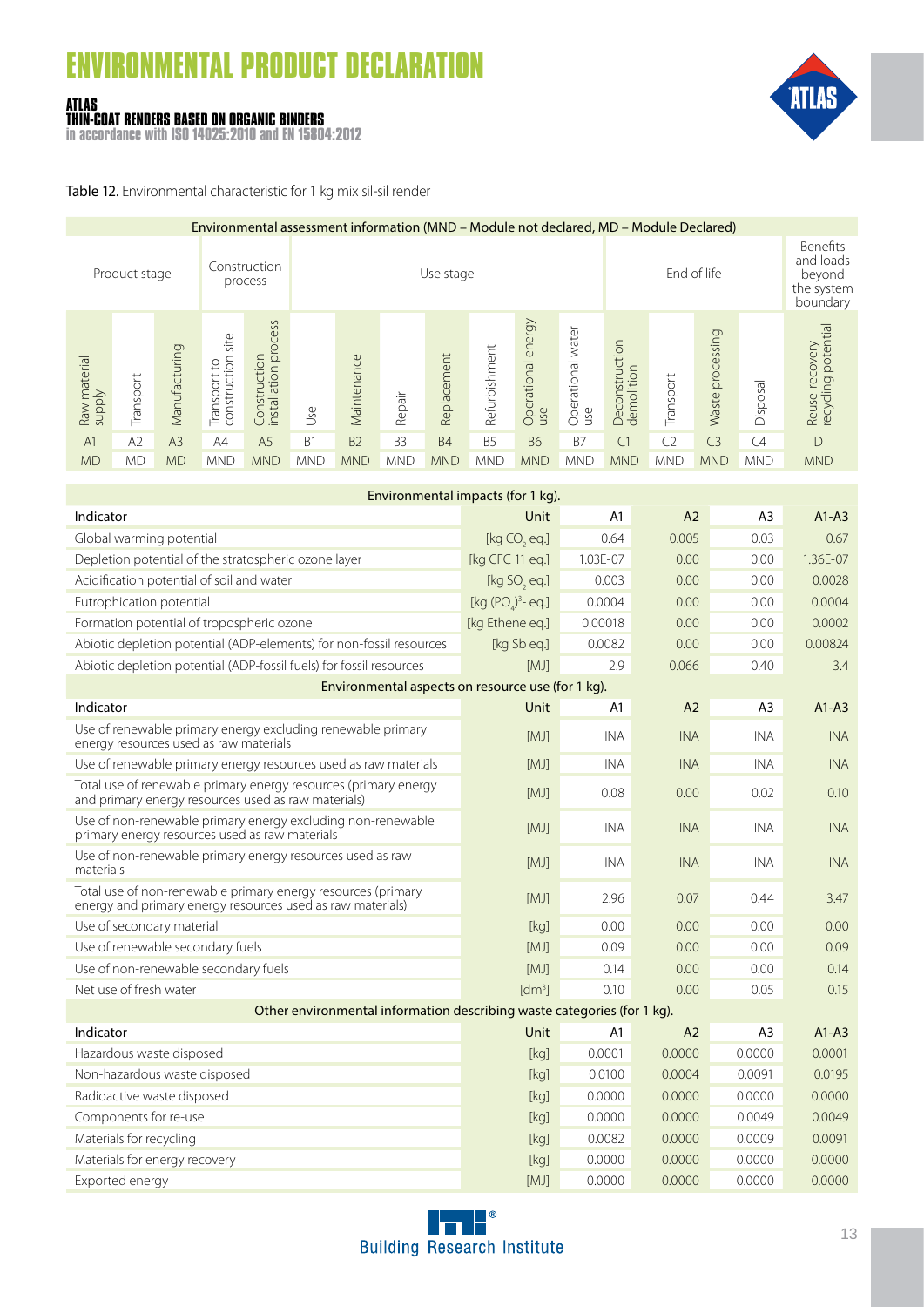#### **ATLAS THIN-COAT RENDERS BASED ON ORGANIC BINDERS**

**in accordance with ISO 14025:2010 and EN 15804:2012**



#### VERIFICATION

The process of verification of an EPD is in accordance with ISO 14025, clause 8 and ISO 21930, clause 9. After verification, this EPD is valid for a 5-year-period. EPD does not have to be recalculated after 5 years, if the underlying data have not changed significantly.

#### The basis for LCA analysis was EN 15804

Independent verification corresponding to ISO 14025 & 8.3.1.

external I internal

Verification of EPD: dr eng. Aleksander Panek LCI audit and input data verification: msc eng. Dominik Bekierski LCA: dr eng. Michał Piasecki Verification of procedures and declaration: dr eng. Halina Prejzner

#### NORMATIVE REFERENCES

- 
- ISO 14025:2006, Environmental management Type III environmental declarations Principles and procedure.<br>• ISO 21930:2007, Sustainability in building and construction Environmental declaration of building products.<br>•
- 
- 
- 

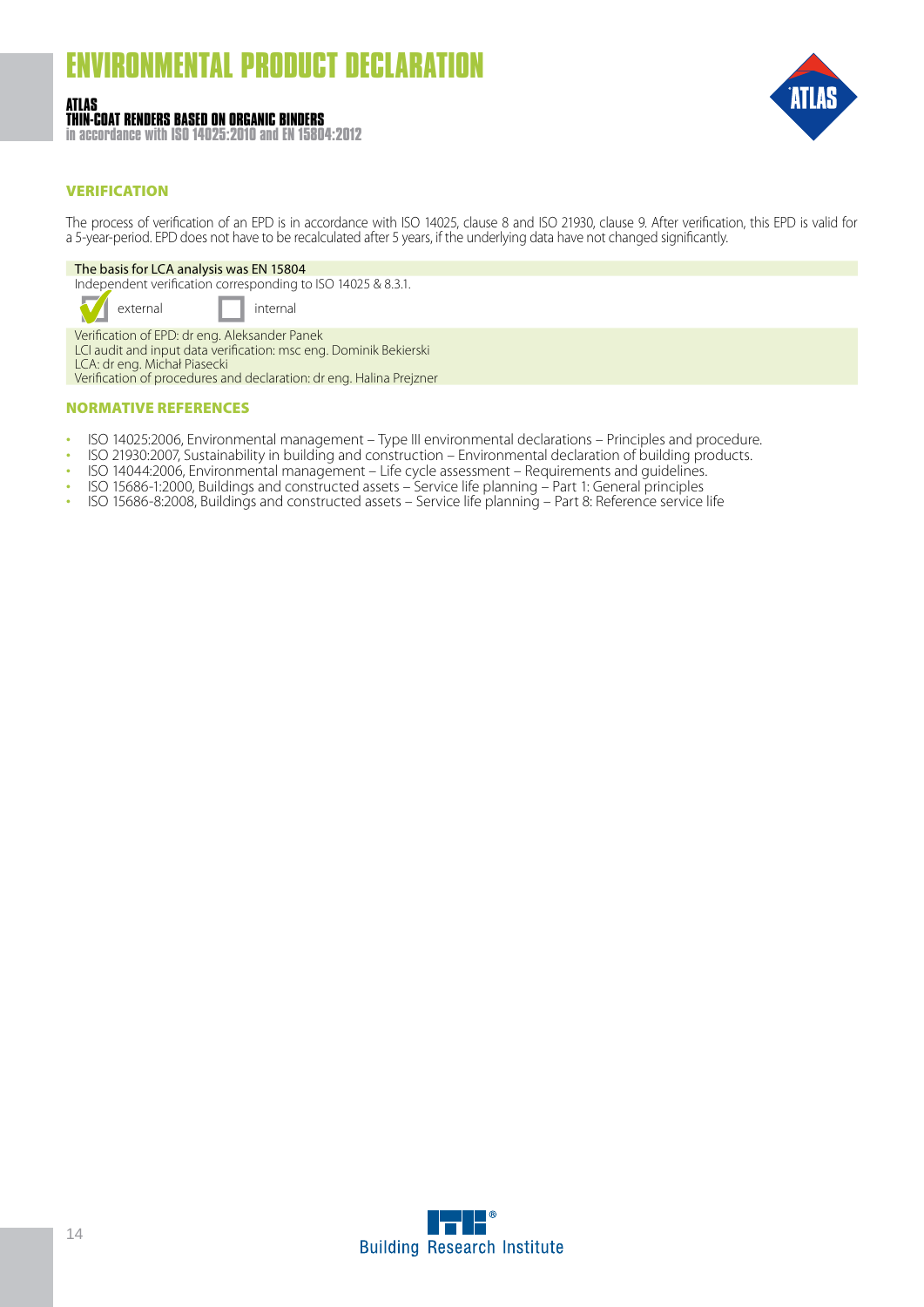

Zakład Fizyki Cieplnej, Instalacji Sanitarnych i Środowiska 02-656 Warszawa, ul. Ksawerów 21

## **ŚWIADECTWO** nr 015/2014 DEKLARACJI ŚRODOWISKOWEJ III TYPU

Wyroby:

Dyspersyjne zaprawy tynkarskie z podkładami ATLAS: SILKAT ASX, SILKON ANX, CERMIT acryl, SILKAT, SILKON, tynk AKRYLOWY, tynk AKRYLOWO-SILIKONOWY, tynk SILIKONOWY, tynk SILIKONOWO-SILIKATOWY, DEKO M/DIM

Wnioskodawca:

ATLAS Sp. z o.o.

91-222 Łódź, ul. Św. Teresy 105

potwierdza się poprawność ustalenia danych uwzględnionych przy opracowaniu Deklaracji Środowiskowej III typu oraz zgodność z wymaganiami normy

### PN-EN 15804:2012

Zrównoważoność obiektów budowlanych. Deklaracje środowiskowe wyrobów. Podstawowe zasady kategoryzacji wyrobów budowlanych.

Niniejsze świadectwo, wydane po raz pierwszy 10 marca 2014 r. jest ważne 5 lat, lub do czasu zmiany wymienionej Deklaracji Środowiskowej

Kierownik Zakładu Fizyki Cieplnej, Instalacji Sanitarnych i Środowiska

obert Geryk



Dyrektor Instytutu Techniki Budowlane) Jan Bobrowicz

Warszawa, marzec 2014 r.